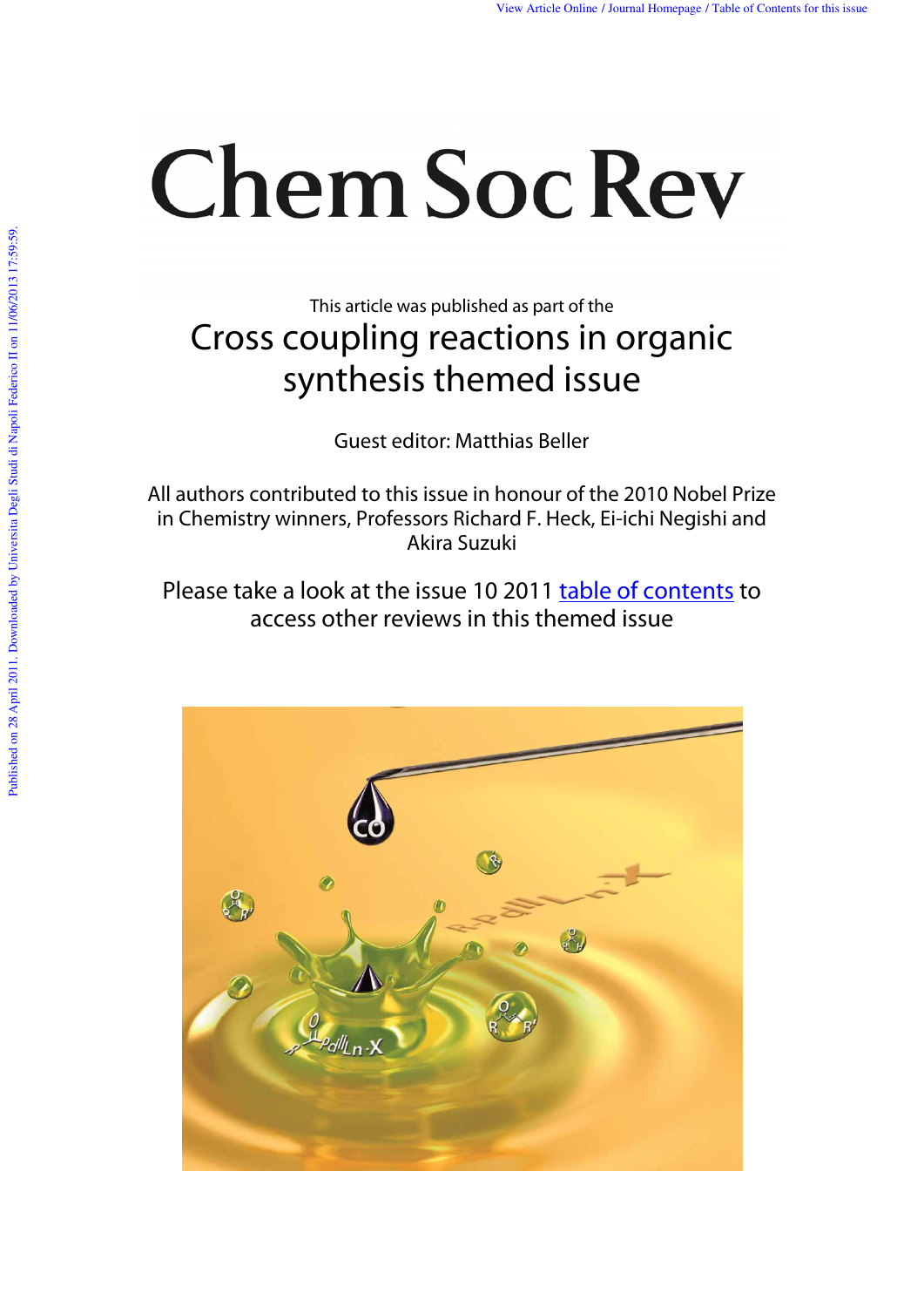## Chem Soc Rev Dynamic Article Links

Cite this: Chem. Soc. Rev., 2011, **40**, 5049–5067

## www.rsc.org/csr **CRITICAL REVIEW**

### Recent developments and perspectives in palladium-catalyzed cyanation of aryl halides: synthesis of benzonitriles $\dagger$

Pazhamalai Anbarasan, Thomas Schareina and Matthias Beller\*

Received 7th January 2011 DOI: 10.1039/c1cs15004a

The palladium-catalyzed cyanation of  $Ar-X$  ( $X = I$ , Br, Cl, OTf, and H) allows for an efficient access towards benzonitriles. After its discovery in 1973 and following significant improvements in recent decades, this methodology has become nowadays the most popular for preparation of substituted aromatic nitriles. In this *critical review*, we summarize the important developments in this area from 2000 until 2010 (151 references).

#### Introduction

Benzonitriles represent an integral part of dyes, herbicides, agrochemicals, pharmaceuticals, and natural products. Moreover, the nitrile group serves as an intermediate for a multitude of transformations into other important functional groups. Some representative reactions are shown in Scheme 1. For example, the synthesis of fluvoxamine, an antidepressant which functions as a selective serotonin reuptake inhibitor, utilizes 4-(trifluoromethyl)benzonitrile as a key intermediate.

Leibniz-Institut für Katalyse e.V. an der Universität Rostock, Albert-Einstein-Str. 29A, 18059 Rostock, Germany. E-mail: matthias.beller@catalysis.de; Web: www.catalysis.de; Fax: +49 381-1281-5000; Tel: +49 (0)381-12810 † Part of a themed issue on the topic of palladium-catalysed cross couplings in organic synthesis in honour of the 2010 Nobel Prize winners Professors Richard F. Heck, Ei-ichi Negishi and Akira Suzuki.

The latter is readily available from 4-chlorobenzotrifluoride by nickel-catalyzed cyanation on the ton-scale. $1-3$ 

Benzonitriles themselves are also of significant interest, e.g., as substructures in a number of biologically active agents. In Fig. 1, selected examples of pharmaceuticals containing an aromatic nitrile as an integral part of the molecule are shown along with their names, producers, and effects.<sup>4</sup> In the case of biologically active benzonitrile derivatives another aspect is worth noting. By applying transition metal-catalyzed cyanation of aryl halides using  $K^{11}CN$ ,  $K^{13}CN$  or  $K^{14}CN$  isotope labeled compounds are easily accessible.<sup>5–9</sup> The resulting products are used in pharmacokinetic studies and investigations on the metabolism of pharmaceuticals.

Obviously, the preparation of benzonitriles can be achieved in numerous ways.<sup>10–14</sup> Most often they have been synthesized by the Rosenmund–von Braun reaction<sup>15–19</sup> from aryl halides or diazotization of anilines and a subsequent Sandmeyer reaction<sup>20–22</sup> on a laboratory as well as on industrial scale



Pazhamalai Anbarasan

Pazhamalai Anbarasan was born and raised in Tamil Nadu, India. After completing his masters in chemistry from Madurai Kamaraj University, he obtained his PhD on the enantio-selective synthesis of natural product from Indian Institute of Science, Bangalore with Prof. Kavirayani R. Prasad. Then, he moved to Germany as Alexander von Humboldt fellow to join the group of Prof. Matthias Beller at the Leibniz Institute for Catalysis, where he was

involved in the development of methodologies for the synthesis of functionalized arenes. Currently, he is a postdoctoral fellow with Prof. Dean Toste at University of California, Berkeley, USA.



Thomas Schareina

Thomas Schareina received his degree in chemistry and his PhD (1992) at the Ruhr-University of Bochum under the supervision of Günther Snatzke und Peter Welzel. In 1994, he was granted a postdoctoral fellowship at the Institut für Organische Katalyseforschung (IfOK). Currently, he is a staff chemist in the Leibniz-Institute for Catalysis. He is active in developing new and industrially applicable methods in the field of aromatic coupling reactions.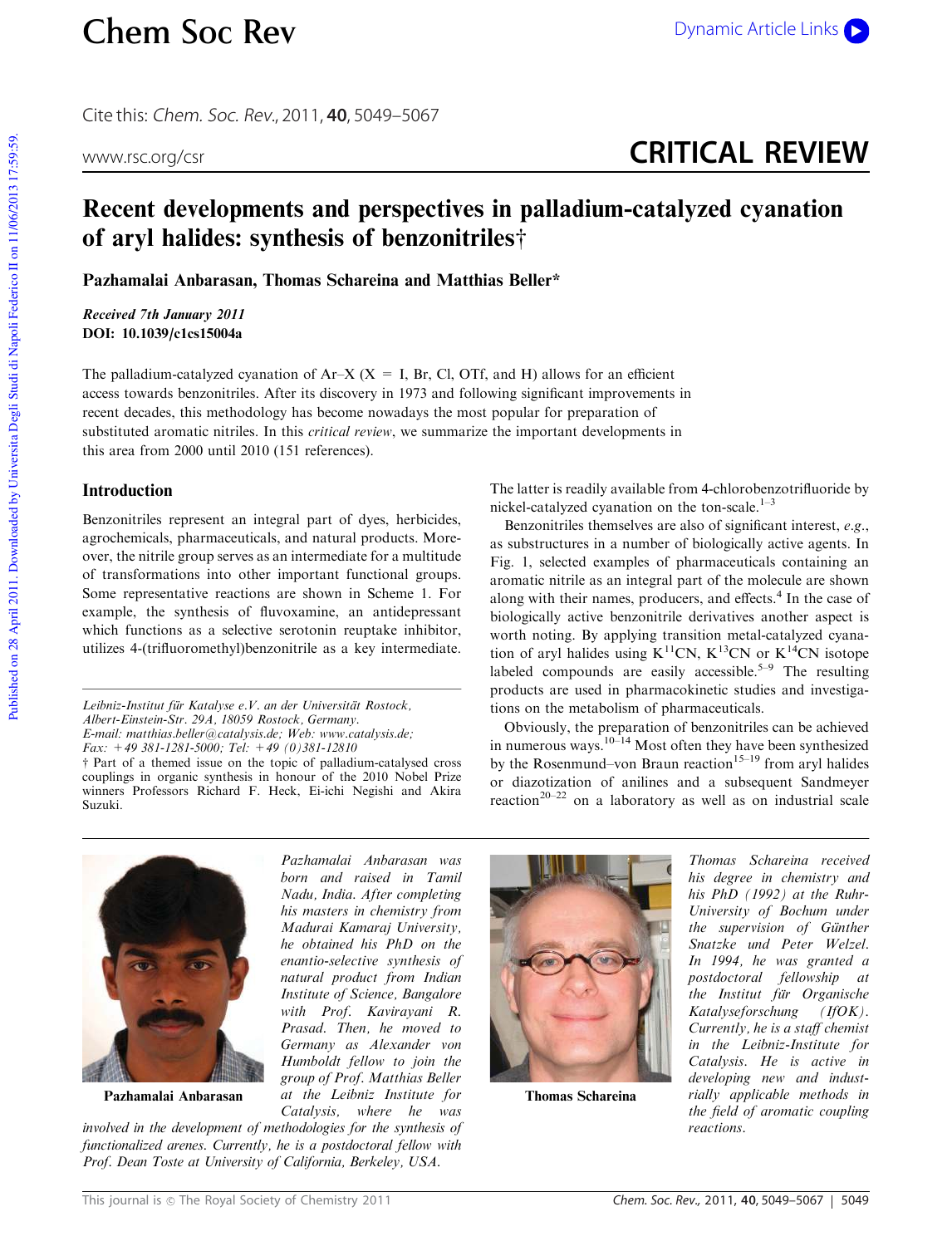

Scheme 1 Representative synthetic applications of benzonitriles.

(Scheme 2). On the ton-scale the method of choice in industry is ammoxidation, whereby the corresponding toluene derivatives are reacted with oxygen and ammonia at  $300-550$  °C in the presence of heterogeneous fixed-bed catalysts (Scheme 2).<sup>23–25</sup>

A drawback of the Rosenmund–von Braun and the Sandmeyer reactions is the use of stoichiometric amounts of copper(I) cyanide as a cyanating agent, which leads to equimolar amounts of heavy metal waste. Other disadvantages of the Rosenmund–von Braun reaction are the relatively high temperature (150–250  $^{\circ}$ C) and the low reactivity of aryl

> Matthias Beller, born 1962, studied chemistry in Göttingen. Germany, where he completed his PhD thesis in 1989 in the group of Prof. Tietze. Then, he spent one-year in the group of Prof. Sharpless at MIT, USA. From 1991 to 1995, Beller was an employee of Hoechst AG in Frankfurt. In 1996, he moved to the Technical University of Munich as Professor for Inorganic Chemistry. In 1998, he relocated to Rostock to head the Institute for



Matthias Beller

Organic Catalysis (IfOK). Since 2006 Matthias Beller is a director of the Leibniz-Institute for Catalysis. His scientific work has been published in 480 publications and  $> 90$  patent applications have been filed in the last decade. Matthias Beller has received numerous awards including the Otto-Roelen Medal, the Leibniz-Price and the German Federal Cross of Merit. In 2010, he received the first ''European price for Sustainable Chemistry'' and the ''Paul-Rylander Award'' of the Organic Reaction Catalysis Society, USA. Matthias Beller is a member of the Association for Technical Sciences of the Union of German Academies of Sciences and Humanities, and the German National Academia of Science. He is married to Dr Anja Fischer-Beller and they have two sons.



Fig. 1 Examples of pharmaceutically important benzonitriles.



Scheme 2 Traditional methods for the synthesis of benzonitriles.

chlorides and bromides (in general the use of expensive aryl iodides is required). On the other hand, ammoxidations are restricted mostly to non-functionalized substrates because of the high temperature, high pressure, and the large excess of ammonia required. Furthermore, only a limited number of substituted toluenes is available on a larger scale. Hence, this procedure is applied only for products such as benzonitrile, terephthalodinitrile, and chlorobenzonitriles.<sup>26,27</sup>

A useful alternative for the preparation of substituted benzonitriles constitute the transition metal-catalyzed cyanation of aryl–X compounds  $(X = Cl, Br, I, OTf and H)$  with cheap and readily available cyanation agents like sodium or potassium cyanide (Scheme 3).<sup>28–31</sup> The order of reactivity of the aryl–X derivatives is opposite to the bond-dissociation energy of the C–X bonds (reactivity:  $I \approx OTF > Br > Cl$ ).<sup>32,33</sup> In general, electron-withdrawing substituents on the aryl ring increase the reactivity, while electron-donating substituents decrease the reactivity. Catalysts for coupling of aryl halides or triflates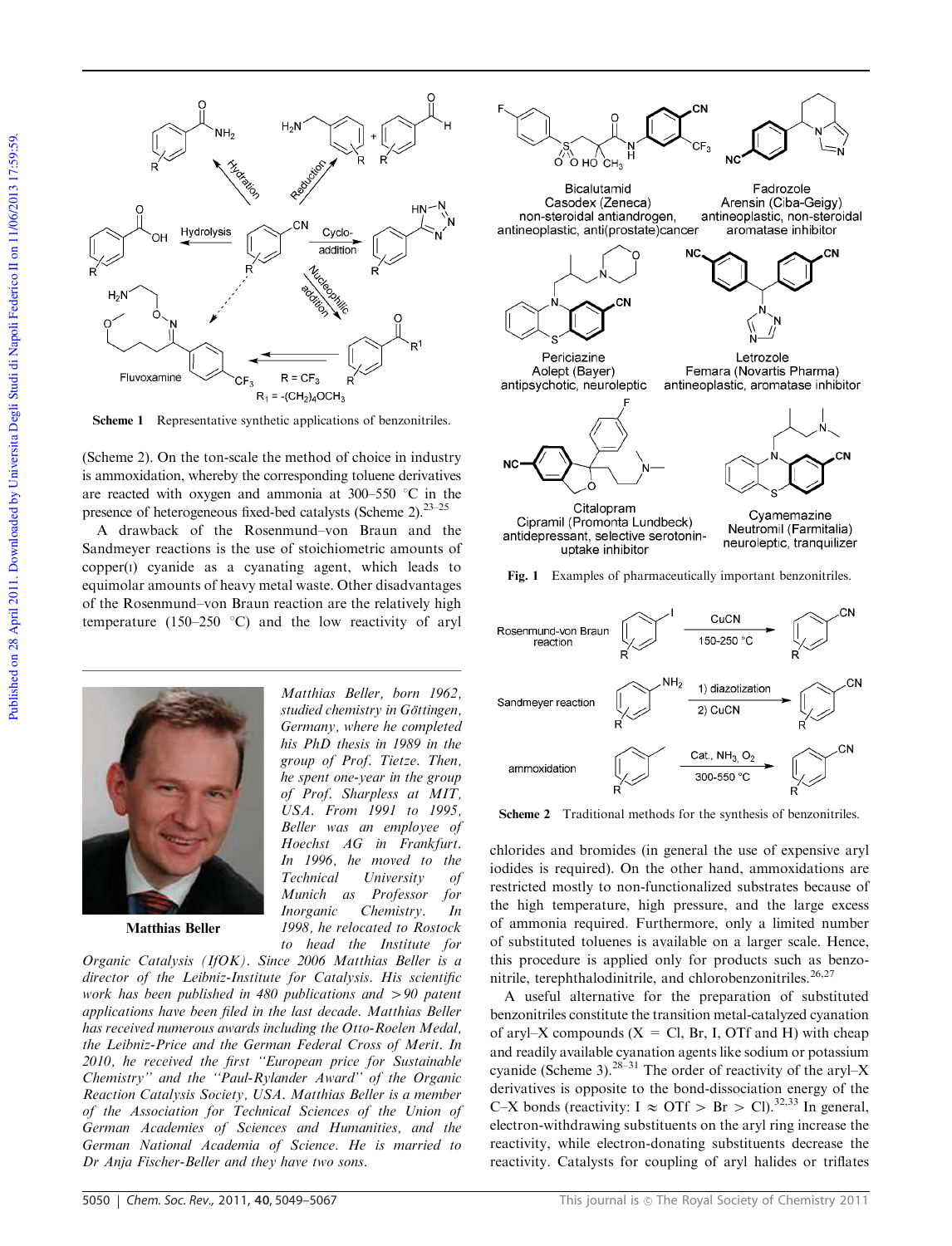

Scheme 3 Transition metal-catalyzed cyanation of aryl halides.



Scheme 4 First palladium-catalyzed cyanation of aryl iodides and bromides.

with cyanide are transition metal complexes of the platinum group, especially palladium or nickel complexes. Particularly, palladium catalysts tolerate a variety of functional groups and are less sensitive to air and humidity compared to nickel catalysts.

The first palladium-catalyzed cyanation of aryl–X derivatives was introduced in 1973 by Takagi et al. using aryl bromides and iodides with potassium cyanide a as cyanating agent (Scheme 4).<sup>34</sup> Palladium(II) cyanide or palladium(II) acetate served as the catalyst without additional ligands present. Typical reaction conditions were: DMF as solvent,  $140-150$  °C and 2–12 h reaction time.

Early mechanistic studies by Takagi and co-workers<sup>35</sup> led to the mechanistic proposal shown in Scheme 5. The mechanism consists of two cycles, one representing the typical cycle for a palladium-catalyzed cross-coupling reaction with oxidative addition and reductive elimination, and a second prior cycle, where palladium species act as cyanide carriers. It was pointed out that excess of cyanide ions inhibits the catalytic cycle. This deactivation was explained by reaction of cyanide with palladium $(II)$  species, forming inactive palladium $(II)$  cyano compounds, which cannot be reduced to catalytically active palladium(0) species.

Potassium tetracyanopalladate $(II)$  and palladium $(II)$  cyanide were shown to be almost inactive in the cyanation reaction, and a dramatic solvent effect was described which can be



Scheme 5 Proposed mechanism of the palladium-catalyzed cyanation according to Takagi et al.

explained by the influence of the cyanide solubility on different reaction media. The higher the solubility of the cyanide salt, the lower the reaction outcome. Another finding of this seminal work is the positive effect of co-catalysts like potassium hydroxide, sodium ethoxide, potassium carbonate, or sodium phenoxide, which facilitate the reduction of palladium( $\text{II}$ ) species.<sup>36,37</sup>

Later on, reaction conditions have been optimized and the substrate scope of the method has been considerably enhanced. In Table 1 the different conditions of palladiumcatalyzed cyanation reactions of aryl halides known prior to 1997 are summarized. In general, the cyanation of aryl bromides and iodides has been performed in the presence of an excess of KCN in dipolar aprotic solvents. In addition, NaCN, Me<sub>3</sub>SiCN, *n*-Bu<sub>3</sub>SnCN and  $Zn(CN)$ <sub>2</sub> were employed in selected examples as cyanide sources. Apparently there is no difference in applying palladium $(I)$  or palladium $(0)$  pre-catalysts. In few cases the cyanation of chloroarenes was also performed. However, in all these examples highly reactive heteroaryl chlorides were used.

Table 1 demonstrates that palladium-catalyzed cyanations of aryl bromides and iodides work well with different palladium catalysts and cyanide sources. However, the

Table 1 Evolution of the palladium-catalyzed cyanation of aryl halides

| Entry          | X              | Catalyst $(mol\%)$                                     | Additive $(mol\%)$     | Cyanide (equiv.)                                 | Solvent           | $T({}^{\circ}C)/t(h)$ | Ref. |
|----------------|----------------|--------------------------------------------------------|------------------------|--------------------------------------------------|-------------------|-----------------------|------|
|                | I. Br          | $Pd(OAc)$ <sub>2</sub> (2)                             |                        | KCN(2)                                           | DMF               | $140/2 - 12$          | 34   |
| $\overline{2}$ | $\mathbf{I}^a$ | $Pd(PPh3)4$ (20)                                       |                        | $KCN$ (1.5)                                      | <b>THF</b>        | Reflux/8              | 38   |
| 3              | I, Br          | $Pd(OAc)$ <sub>2</sub> (1.5)                           | KOH $(0.05)/KI(9)$     | KCN(2)                                           | <b>HMPT</b>       | $60 - 90/2 - 9$       | 39   |
| 4              | I, Br          | $Pd(PPh3)4$ (10)                                       |                        | NaCN on $\text{Al}_2\text{O}_3$ (5) <sup>b</sup> | Toluene           | $80 - 100/2 - 40$     | 40   |
| 5              | I. Br          | $Pd(PPh3)4$ (10)                                       | $Al_2O_3$              | NaCN(5)                                          | Toluene           | $80 - 100/2 - 40$     | 40   |
| 6              | $Cl^c$         | $Pd(PPh3)4$ (5)                                        |                        | $KCN$ (1.5)                                      | DMF               | Reflux/2.5            | 41   |
|                | Br             | $Pd(PPh3)4$ (20)                                       | $18-C-6(40)$           | KCN(1)                                           | Benzene           | 100/65                | 42   |
| 8              |                | $Pd(PPh3)4$ (2)                                        |                        | $Me3SiCN$ (1.5)                                  | Et <sub>3</sub> N | Reflux/0.17-0.5       | 43   |
| 9              | $Br^d$         | $Pd(PPh3)4$ (1.5)                                      | 18-C-6 (7.5) CuI (250) | <b>KCN</b> (250)                                 | DMF               | Reflux/2              | 44   |
| 10             |                | Pd(PPh <sub>3</sub> ) <sub>4</sub> (n.g.) <sup>e</sup> |                        | $n-\text{Bu}_3\text{SnCN (n.g.)}$                | DMF               | n.g.                  | 45   |
| 11             | $Cl^g$         | $PdCl2(PPh3)2(2)$                                      |                        | KCN(2)                                           | DMF               | Reflux/2              | 46   |
| 12             |                | $Pd_2(dba)_{3}(CHCl_3)$ (0.5)/dppf <sup>h</sup> (2)    |                        | KCN(2)                                           | <b>NMP</b>        | $60 - 80/1 - 8$       | 47   |
| 13             | I, Br          | $Pd(PPh3)4$ (2–6)                                      |                        | $Zn(CN)_2(0.6)$                                  | DMF               | $80/0.5 - 7$          | 48   |
| 14             | $Cl^g$         | $Pd(PPh3)4$ (7)                                        |                        | $Zn(CN)_2(0.6)$                                  | <b>NMP</b>        | 90/20                 | 49   |

**IP**d1

 $\sqrt{2}$ 

<sup>a</sup> Only iodobenzene. <sup>b</sup> 5 mmol NaCN per gram of Al<sub>2</sub>O<sub>3</sub>. <sup>c</sup> Only chloropyrazines. <sup>d</sup> Only bromopyrazines. <sup>e</sup> Only 2-iodoadenosine. <sup>f</sup> Not given.  $^g$  Only chloropurines.  $^h$  1,1'-Bis(diphenylphosphino)ferrocene.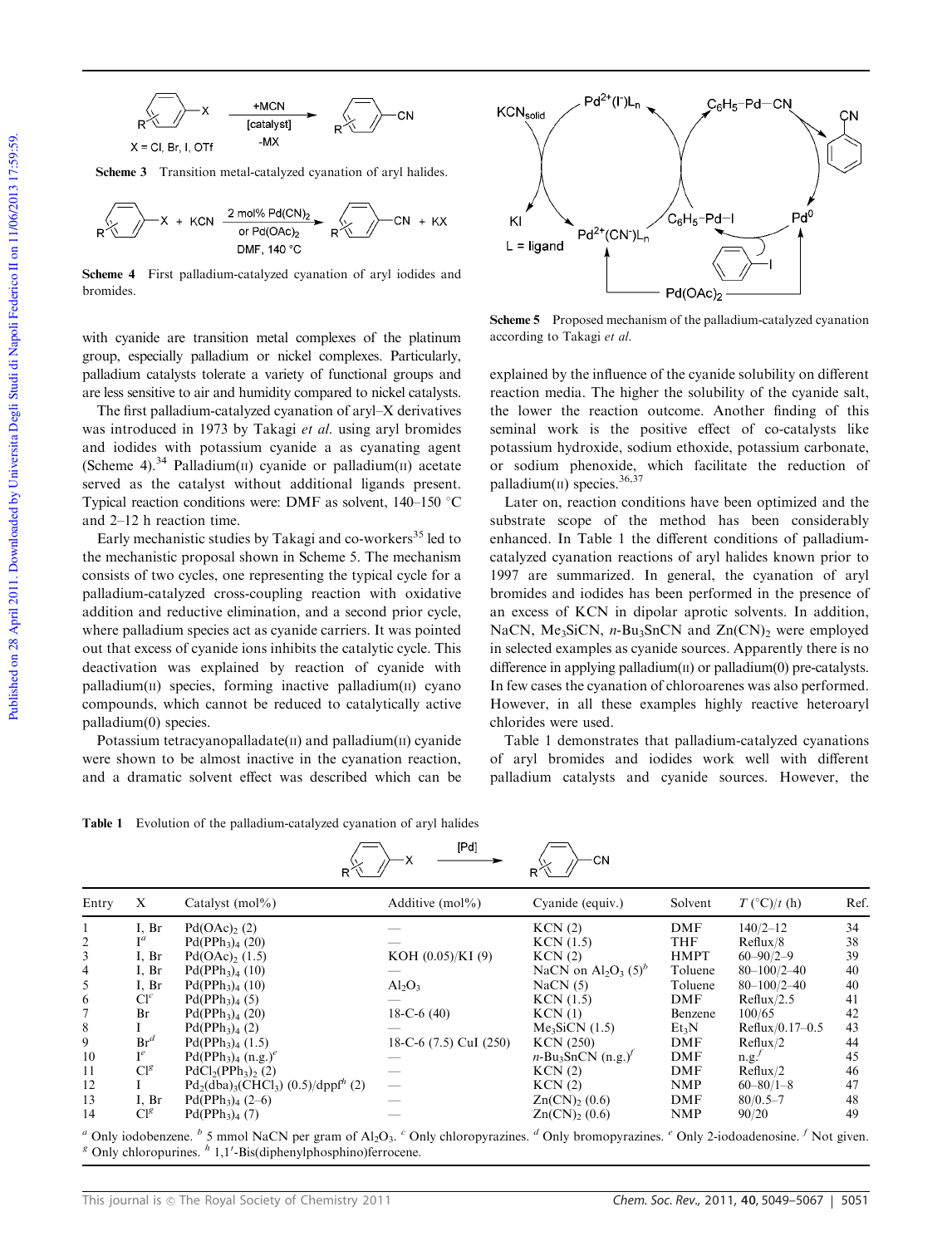described catalyst productivity was always quite low (turnover numbers (TON) were in general in the range of 10–50). Furthermore, many catalyst systems need additives or a special cyanide source to enable good product yields. In the last decade new approaches towards catalyst and methodology development as well as insights into the mechanism of the cyanation reaction have been made by us and other groups which will be discussed below.

#### Mechanistic considerations

Already early on in the development of the palladiumcatalyzed cyanations problems with catalyst deactivation due



Scheme 6 Catalytic circle of cyanation (grey box), with deactivation pathways (outside of box, see text).

Table 2 Catalytic cyanation reactions in relation to free cyanide ions

to the strongly binding cyanide anions were observed. In most cases, an increase in the concentration of the cyanation reagent resulted in a breakdown of the conversion. It was estimated that cyanide complexes of the type  $Pd(I)(CN)_x^{(x-2)-}$  $(x = 3, 4)$  are formed, which constitute the "dead end" of the catalysis. As a working hypothesis, the catalytic cycle was assumed to be similar to other standard coupling reactions (Scheme 6, grey box). This assumption is supported by various findings, e.g. that the reactivity of aryl halides follows the order  $ArI > ArBr > ArCl$ , and electron-rich aromatics react slower than electron-poor ones, which is consistent with the pattern commonly observed in other Pd-catalysed coupling reactions, too. At first, a Pd(0) species undergoes oxidative addition to the aryl halide, resulting in an aryl $Pd(\Pi)$  halide complex (Scheme 6, step 1). Subsequent anion exchange (Scheme 6, Step 2) results in the corresponding cyano complex, from which the product benzonitriles is formed by reductive elimination (Scheme 6, Step 3) to re-form the active Pd(0) species.

Some initial investigations on the action of additives were performed by our group in  $2003$ .<sup>50</sup> By means of NMR experiments it was shown that bidentate amine ligands, e.g. tmeda, are able to prevent the deactivation of  $Pd(PPh<sub>3</sub>)<sub>4</sub>$  even in the presence of an excess of cyanide ions. Later on, Marcantonio et al. confirmed that the concentration of cyanide ions in the solution is preeminent for the outcome of the catalytic reaction.<sup>51</sup>

Here, the influence of different additives (NaCl, NaOH, Me2NH) that enhance the solubility of cyanide ions in DMF was investigated (Table 2). Depending on the addition method and the amount of Pd catalyst the authors showed that for each combination an upper borderline concentration exists.

Buono et al. investigated the effects of  $\text{ZnBr}_2$  and water on the kinetic behaviour of a standard cyanation reaction.<sup>52</sup> The authors demonstrated that both additives influenced



| Entry        | $CN$ (ppm) | Catalyst (mol $\%$ ) | Method of addition <sup><math>a</math></sup> | Conversion <sup>b</sup> $(\%$ ) |
|--------------|------------|----------------------|----------------------------------------------|---------------------------------|
|              | 505        |                      |                                              | 100                             |
|              | 505        |                      |                                              |                                 |
|              | 167        | 0.5                  |                                              |                                 |
|              | 80         | 0.5                  |                                              | 99                              |
|              | 617        |                      |                                              |                                 |
| <sub>(</sub> | 617        | 0.5                  |                                              | 100                             |
|              | 617        |                      |                                              | 100                             |
| х            | 617        | 0.5                  | B, fast                                      |                                 |
| 9            | 696        |                      |                                              |                                 |
| 10           | 777        |                      |                                              | 100                             |
| 11           | 1146       |                      |                                              |                                 |
| 12           | 1146       |                      |                                              | 100                             |
| 13           | 2000       |                      |                                              |                                 |
| 14           | 2070       |                      |                                              | 99                              |

<sup>a</sup> Method A: catalyst added to Zn(CN)<sub>2</sub> slurry over 2 min. Method B: Zn(CN)<sub>2</sub> slurry added to catalyst over 30 min, except where noted.  $\frac{b}{ }$  As determined by HPLC.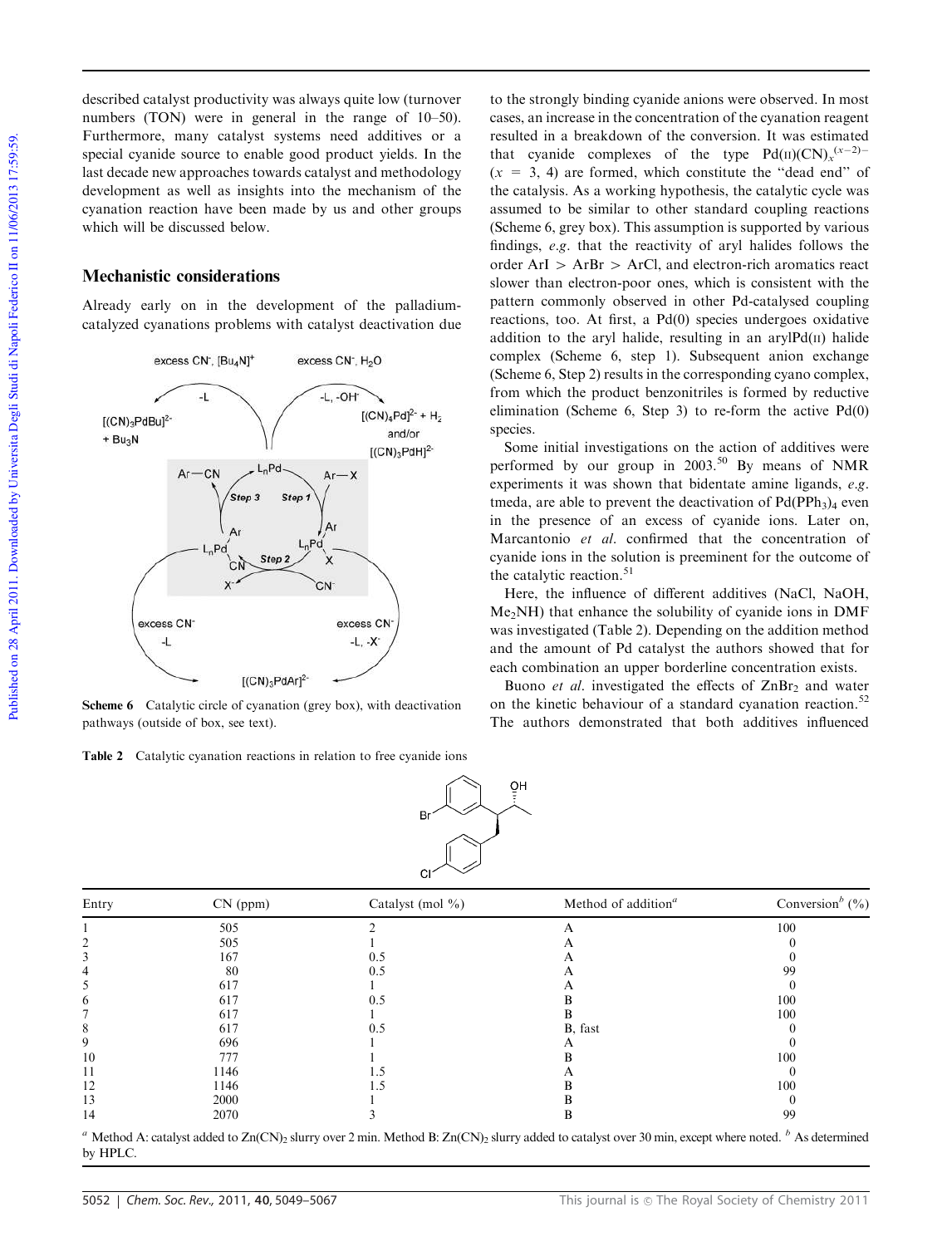mainly the dissolution of cyanide ions from the  $Zn(CN)$  used. For water exists a threshold value, beyond which the reaction rate decreases.

The most detailed mechanistic investigations were performed by Grushin et al.<sup>53,54</sup> In a series of model NMR experiments, the influence of water on the deactivation of the catalyst was determined. Accordingly, water is involved both in the formation of HCN, which is likely to form  $Pd(II)(CN)<sub>x</sub><sup>(x-2)-</sup>$  $(x = 3, 4)$  complexes, and the enhancement of the cyanide solubility in organic solvents. It was further confirmed that the  $\sigma$ -aryl palladium complex (Scheme 6) reacts to ArCN only if no large excess  $CN^{-}$  is present; otherwise,  $R_3P/CN$ -ligand exchange competes with the Ar–CN reductive elimination to give catalytically inactive  $[(CN)_3PdAr]^{2-}$  complexes. This observation also explains the beneficial effect of zinc,  $55$ isopropanol<sup>56</sup> or PMHS.<sup>57</sup> The positive effect of these reducing agents is readily explained by catalyst reactivation via reduction of  $[\text{Pd(CN)<sub>4</sub>]<sup>2–</sup>, [(CN)<sub>3</sub>PdH]<sup>2–</sup>, and [(CN)<sub>3</sub>PdAr]<sup>2–</sup>.$ 

The requirement for a cyanide concentration which is low or in the same order of magnitude as the catalyst metal concentration can also be easily achieved by a slow dosage of the cyanide source into the reaction mixture. Since most inorganic cyanide salts are low soluble in the commonly used organic solvents, organic cyanides like acetone cyanohydrin<sup>58</sup> and trimethylsilylcyanide<sup>59</sup> (TMSCN) are better suited for this purpose.

#### Reactions with potassium and sodium cyanide

The initial examples of metal catalyzed cyanation of aryl halides employed alkali metal cyanides (such as potassium or sodium cyanides) as a cyanation source. Following the first report, $34$  the concentration of cyanide ions in the reaction media was controlled by changing solvents and using different additives to achieve improved catalyst turnover numbers. For example, potassium hydroxide in combination with potassium iodide, alumina, 18-crown-6, zinc or copper salts, sodium borohydride, etc. were applied as additives (vide supra). Furthermore, Okano et  $al$ .<sup>60</sup> introduced phase-transfer type phosphine ligands and applied these in the palladium-catalyzed cyanation of aryl iodides and bromides. The best ligands in this context are shown in Fig. 2.

Until the late 1990's, in general the substrates used in the cyanation were aryl iodides, bromides and only few activated heteroaryl chlorides. Indeed, the reaction of unactivated chloroarenes with potassium cyanide was unsuccessful even at elevated temperature.<sup>61</sup> In 2001, we described the first general palladium-catalyzed cyanation of aryl chlorides employing potassium cyanide as a readily available and cheap cyanide source,  $N, N, N', N'$ -tetramethylethylenediamine



Fig. 2 Ligands with phase transfer catalyst properties.



Scheme 7 Palladium-catalyzed cyanation of aryl chlorides with potassium cyanide.

(TMEDA) as an additive and dpppe as a ligand in toluene at 160  $\degree$ C (Scheme 7).<sup>62</sup> The advantage and success of this protocol are that the use of stoichiometric amounts of zinc or copper metal can be avoided.

Inspired by the positive effect of TMEDA on the palladiumcatalyzed cyanation of aryl chlorides, we further investigated a number of diamines and bulky primary amines as co-catalysts.<sup>63</sup> As shown in Scheme 8, a number of active amine co-catalysts were discovered which work better than TMEDA. The best results were obtained in the presence of sparteine, 1,1'-methylenedipiperidine (MDP), 2,2'-bipyridine, and 1-adamantylamine. A closer look at the catalysis results revealed that there is no obvious connection of catalytic acitivity and structural or electronic properties of the amine (e.g. basicity or sterics). On the other hand, it is interesting to note that the amine co-catalysts not only improved the catalytic efficiency, but also the selectivity of the reaction outcome.

Because of the promising results using MDP, the reaction of other non-activated, deactivated, or sterically hindered aryl chlorides and N-heteroaryl chlorides was investigated employing MDP as a co-catalyst (Table 3). In most cases we observed considerably improved results with MDP as a co-catalyst compared to TMEDA. Almost all problematic substrates are converted to the desired benzonitriles in good to excellent yields. Following this, in 2004 Yang and Williams from Merck research laboratories utilized a catalytic amount of



Scheme 8 Variation of the amine co-catalyst in the Pd-catalyzed cyanation of chlorobenzene.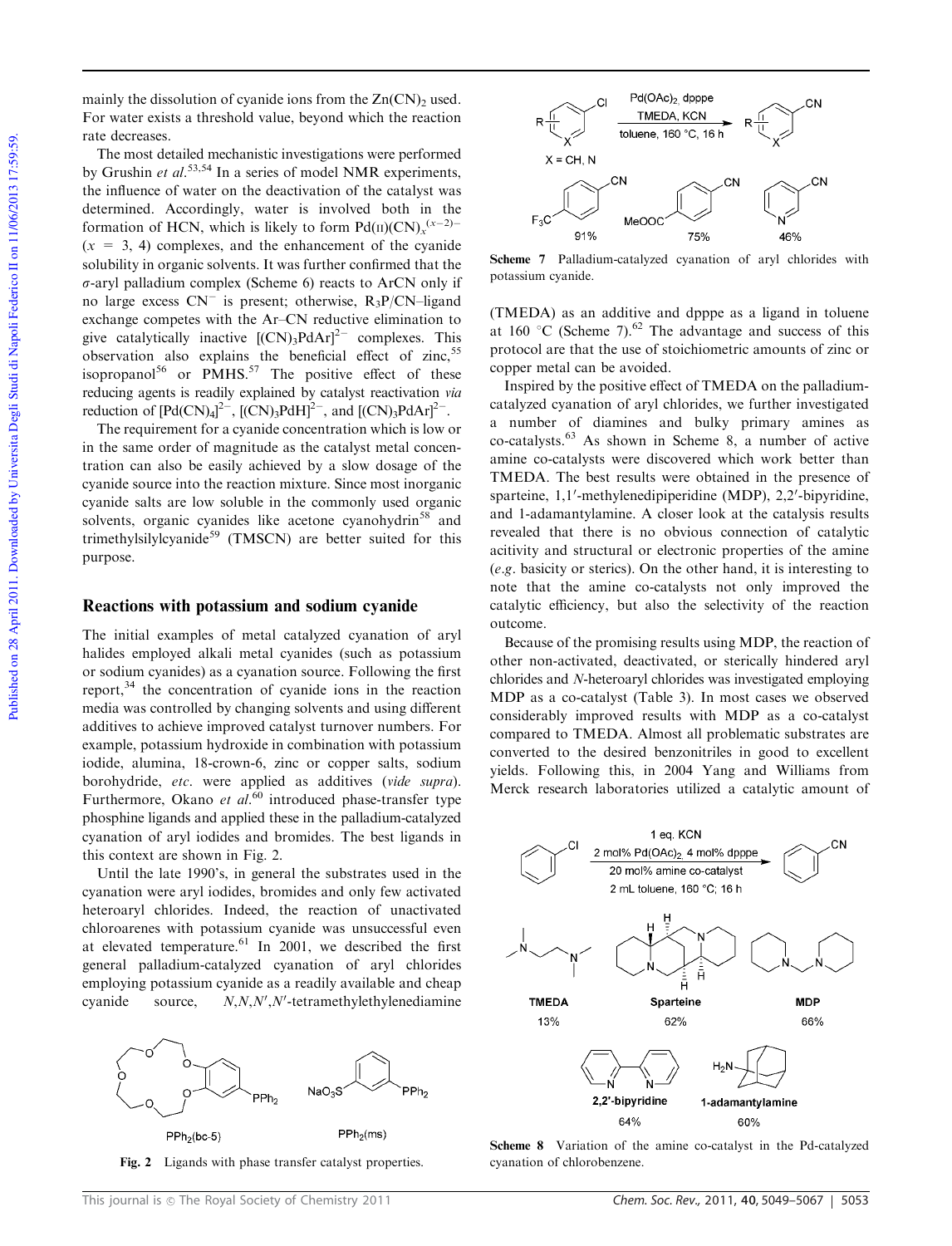Table 3 Palladium-catalyzed cyanation of various aryl chlorides<sup>6</sup>



 $a$  General conditions: aryl or heteroaryl chloride (2 mmol), potassium cyanide (1 equiv.), palladium $(n)$  acetate  $(2 \text{ mol\%})$ , 1,5-bis(diphenylphosphino)pentane (4 mol%), MDP (20 mol%), toluene (2 mL), 16 h, 160  $\degree$ C.  $\degree$  Conversions and yields were determined by GC using an internal standard (diethyleneglycol di-n-butylether). <sup>c</sup> 1,4-Bis(diphenylphosphino)butane instead of 1,5-bis(diphenylphosphino)pentane.  $^d$  Palladium(II) acetate (4 mol%), 1,5-bis(diphenylphosphino)-pentane  $(8 \text{ mol\%})$ .



Scheme 9 Palladium-catalyzed cyanation promoted by low level tributyltin chloride by Yang et al.

an organotin compound as a co-catalyst for the efficient palladium-catalyzed cyanation of aryl bromides (Scheme 9).<sup>64</sup> In particular, tributyltin chloride was employed at low level and the optimum molar ratio of tributyltin chloride to Pd was



Scheme 10 Catalytic cycle for Pd-catalyzed cyanation of aryl bromide promoted by tin ate-complex.

about 1 : 3.7, which promotes the palladium-catalyzed cyanation of various activated, unactivated and heteroaryl bromides. In addition, aryl triflates were also converted to the corresponding nitriles.

Although earlier attempts to use organotin cyanides as a cyanation source in palladium-catalyzed cyanations of aryl halides were unsuccessful,  $65$  the use of a very low level promoted the reaction to proceed smoothly to yield the desired aryl nitriles. As shown in Scheme 10, tributyltin chloride plays a role similar to a phase transfer catalyst to dose the cyanide in the necessary rate in the reaction media. Based on NMR experiments, it was found that tin ate complexes  $66$  are formed, which are proposed to be the key to this method. The major drawback of this protocol is the necessity to tune the ratio of ligand and tributyltin chloride to Pd for each substrate independently.

John and co-workers adopted and modified our protocol for the synthesis of aromatic poly-nitrile and oligopyridine ligands, which are used for the synthesis of rare earth metal complexes.<sup>67</sup> Some representative examples are shown in Fig. 3.

In 2009, Li and co-workers developed an efficient one-pot palladium-catalyzed sequential cyanation/N-addition/N-arylation for the construction of the C and D ring in luotonin A (Scheme 11). $^{68}$  Thus, luotonin A and its derivatives were synthesized by the combination of two different palladiumcatalyzed coupling reactions, cyanation of (hetero)aryl iodide or bromide and intramolecular N-addition of an amide to the CN bond to generate the imidamide followed by N-arylation. Most importantly, both reactions are mainly controlled by the choice of ligands, and allowed the sequential reaction to occur in a one pot manner.

In addition, a palladium-catalyzed cyanation of aryl iodide with labelled  $[$ <sup>14</sup>CJKCN was employed in the synthesis of



Fig. 3 Poly-nitrile ligands synthesized by John and co-workers.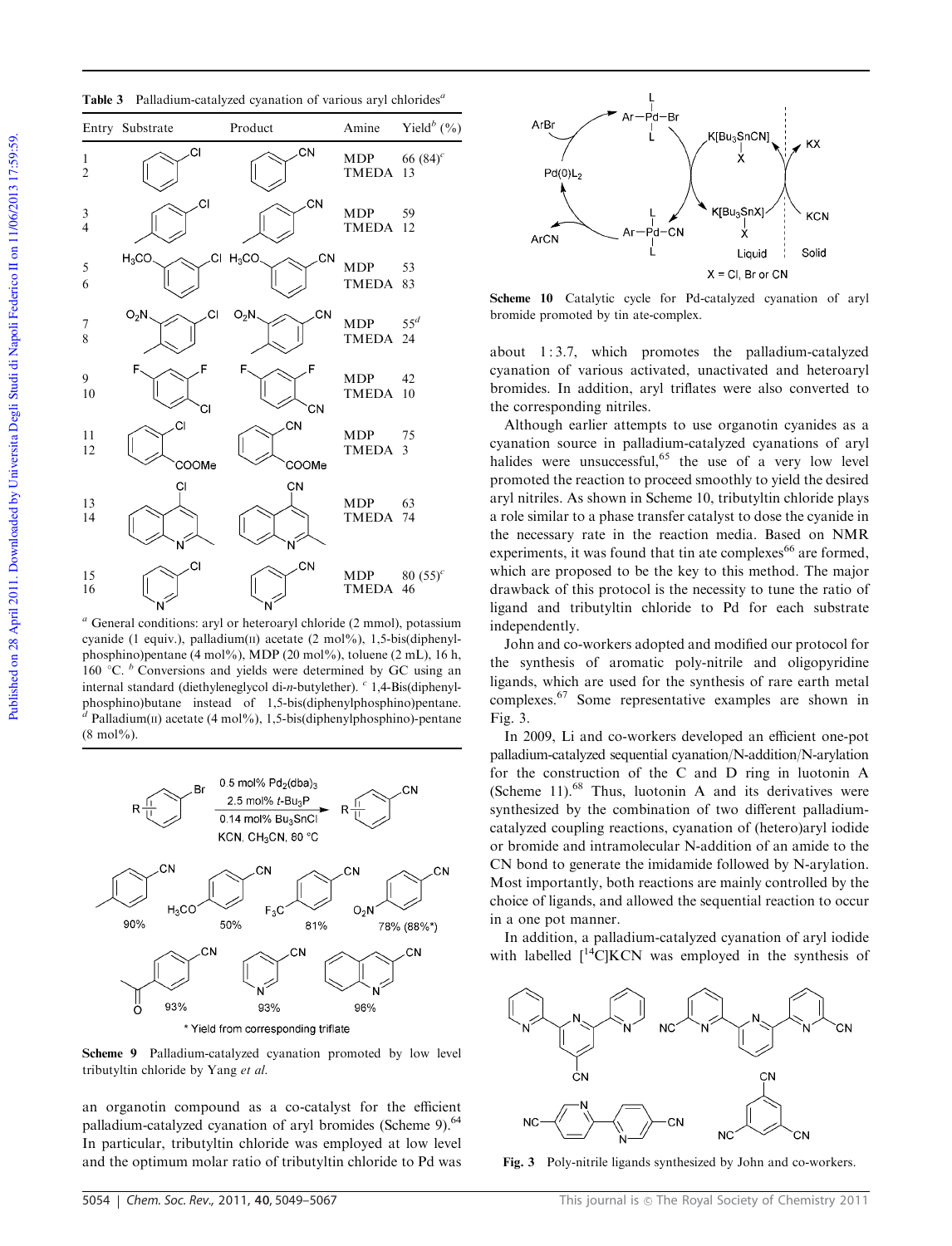

Scheme 11 One-pot palladium-catalyzed sequential cyanation/ N-addition/N-arylation.



**Scheme 12** Synthesis of  $\int_{0}^{14}C$ ] labelled fadrozole.

<sup>14</sup>C-labeled fadrozole, a potent aromatase inhibitor, for metabolism and phamacokinetic studies (Scheme 12).<sup>69</sup>

The synthesis of the key intermediate was achieved in five steps starting from p-iodobenzyl bromide. Subsequent cyanation reaction with labelled  $\int_{0}^{14}C|KCN$  in the presence of a catalytic amount of  $Pd(PPh<sub>3</sub>)<sub>4</sub>$ , and 10 mol% of copper iodide as a co-catalyst in deoxygenated THF at refluxing conditions afforded the corresponding labelled nitrile in 80% yield.

#### Reactions with zinc cyanide  $[Zn(CN)_2]$

Zinc cyanide is the second most used cyanide source till date. Although it produces at least stoichiometric amounts of heavy metal waste, there are advantages associated with its use. For example, the toxicity of zinc cyanide is comparably lower compared to other alternative cyanide sources. It has a low solubility in most organic solvents<sup>70</sup> and both cyanide ions from zinc cyanide can be transformed to the product. In addition, it has been demonstrated that  $Zn(CN)_2$  afforded higher yields in several cyanation reactions than KCN or NaCN as a result of the lower concentration of cyanide ions (due to the highly covalent nature of the zinc cyanide bond) in the catalytic reaction mixture. Hence, it allows for lower level catalyst loading by decreasing the catalyst poisoning.<sup>48</sup> Besides these,  $Zn(CN)_2$  can also facilitate the transmetallation of cyanide to the arylpalladium halide species, a similar phenomenon is precedent in the field of Negishi coupling.<sup>71</sup>

Tschaen et al. have used zinc cyanide for the first time in palladium-catalyzed cyanations of aryl bromides and iodides.<sup>48</sup> During their synthesis of MK-0499, a potent potassium channel blocker which mediates repolarization of



Scheme 13 First palladium-catalyzed cyanation with zinc cyanide.

cardiac tissue, they were in need of mild reaction conditions for the cyanation of the respective aryl bromide. As a result, a tetrakis(triphenyl-phosphine)palladium-catalyzed cyanation of aryl bromides and iodides with  $Zn(CN)_2$  evolved (Scheme 13). Following this development, Selnick et al.<sup>72</sup> utilized similar conditions for the synthesis of 6-cyano-1,2,3,4-tetrahydroisoquinoline from the corresponding aryl triflate.

Next, the catalytic cyanation of chloropurines was achieved by Gundersen in 1996.<sup>49</sup> Furthermore, Rice and co-workers developed the cyanation of 2-methoxyphenyl triflate, a hindered and electron-rich triflate utilizing a similar strategy.<sup>73</sup>

For the first time Maligres et al. studied the effect of different ligands on the palladium-catalyzed cyanation of aryl bromides with zinc cyanide (Scheme  $14$ ).<sup>74</sup> It was discovered that dppf performed best among the different ligands tested. The resultant catalytic system worked well for simple as well as hindered electron-rich substrates.

In 2000, during their studies on the cyanation of a pyrazolesubstituted chloroarene Jin et al. developed a palladiumcatalyzed cyanation of aryl chlorides with zinc cyanide (Scheme 15).<sup>55</sup> The catalytic system consisting of  $Pd_2(dba)$ <sub>3</sub> and dppf cyanated electron-rich and electron-deficient aryl chlorides, employing  $Zn(CN)$ <sub>2</sub> and a catalytic amount of zinc  $(12-24 \text{ mol})$ % to avoid cyanide-induced catalyst deactivation. With respect to the substrate scope, electron-deficient



Scheme 14 Palladium-catalyzed cyanation by Maligres et al.



Scheme 15 Palladium-catalyzed cyanation of aryl chlorides by Jin et al.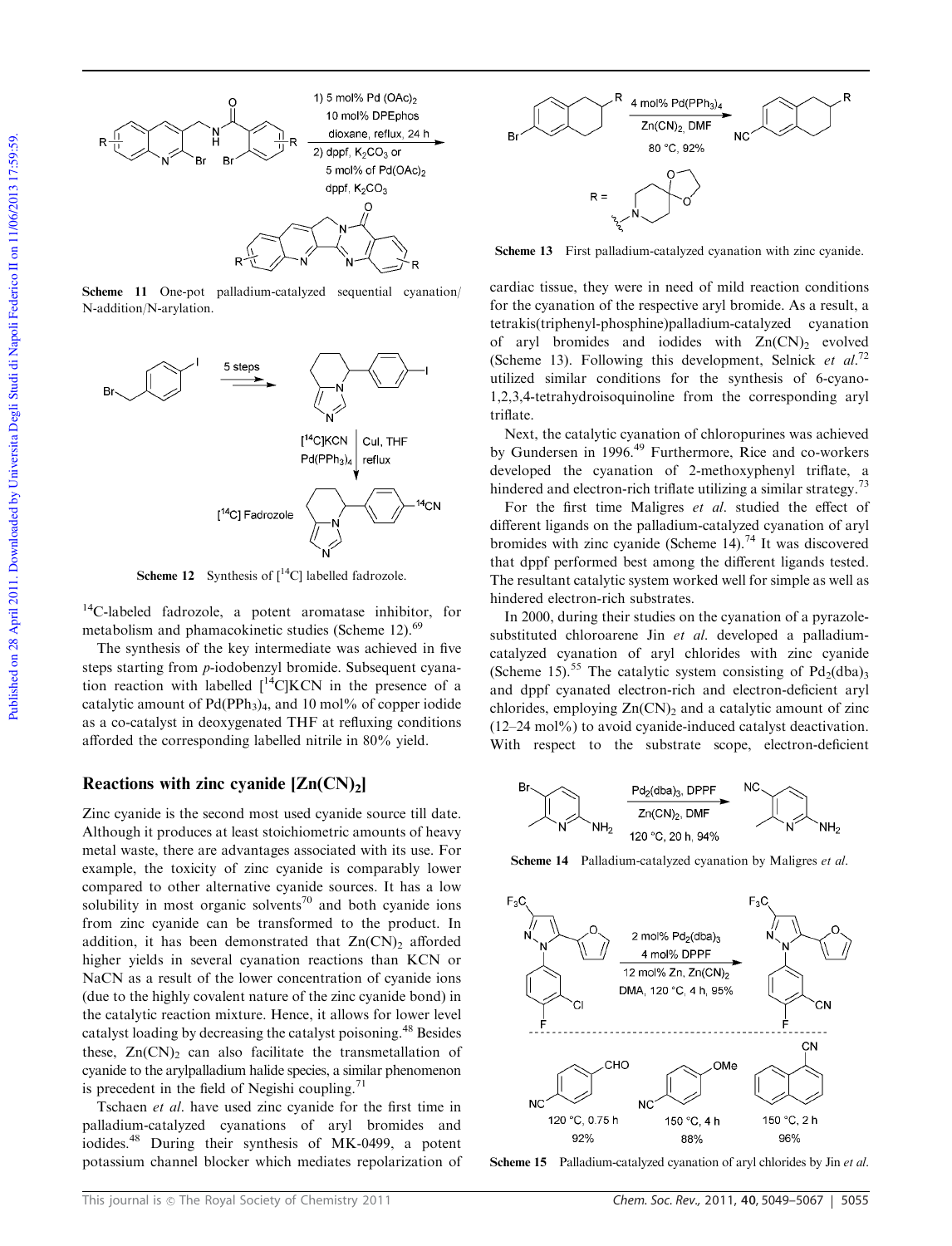

Scheme 16 Room temperature palladium-catalyzed cyanation of aryl bromide/iodide by Maddaford and co-workers.<br>Scheme 17 Cyanation of aryl bromides in the presence of zinc acetate.

chloroarenes underwent cyanation at  $120$  °C in shorter reaction times, while electron-rich and neutral aryl chlorides needed a higher loading of catalyst, elevated temperature (150 $\degree$ C) and longer reaction times to achieve comparable yields. This protocol was further applied in the synthesis of a number of thiophene nitriles in moderate to good yields by Erker and Nemec in 2004.<sup>75</sup>

Maddaford and co-workers realized that the right choice of ligand allows for palladium-catalyzed cyanations of aryl bromides and iodides even at room temperature (Scheme 16).<sup>76</sup> For this purpose, they screened various ligands, such as tri-tert-butylphosphine, triphenylphosphine, dppf, Xanthphos, and 2'-dicyclohexylphosphinobiphenyl under reaction conditions similar to that reported by Jin et  $al$ <sup>55</sup> and found that the bulky and basic tri-tert-butylphosphine was the best ligand.

An important point to note in this protocol is the palladium to ligand ratio, which should be always 1 : 1. While electrondeficient and ortho-substituted electron-rich aryl bromides afforded the corresponding cyanoarenes in moderate to good yield, both electron-deficient and electron-rich aryl iodides, irrespective of ortho-substitution, gave the cyanoarenes in excellent yields.

Next, Chidambaram developed a robust palladiumcatalyzed cyanation of aryl bromides that entail the use of zinc dust to keep the Pd in the zero oxidation state and zinc acetate to ensure higher catalytic activity, $77$  following the protocol of Maligres et al.<sup>74</sup> and Jin and Confalone.<sup>55</sup> The use of zinc acetate was based upon the finding of a positive effect of acetic acid on the catalysis. Since acetic acid could potentially produce highly toxic hydrogen cyanide upon reaction with  $\text{Zn}(\text{CN})_2$ , alternative additives were examined and zinc acetate was found to be the best. The author suggested that zinc acetate presumably keeps the catalyst 'alive' in the catalytic cycle long enough to complete the cyanation. Also this catalytic system was successfully applied in the synthesis of various aryl nitriles (Scheme 17).

Most recently, Shevlin introduced sulfate additives (particularly sulfuric acid) for an active and robust catalytic system for the cyanation of aryl chlorides (Scheme 18),  $^{78}$ similar to the report of Chidambaram. Although there was no clear explanation of the effect of the additive, sulfate activation leads to highly active catalysts with various ligands.





Scheme 18 Cyanation of aryl chloride in the presence of sulfuric acid. Yields estimated by HPLC.

This catalytic system also proved to be efficient in the synthesis of various aryl and alkenyl nitriles.

A unique bidentate phosphorus ligand (DPCB) was introduced by Yoshifuji and co-workers for the catalytic cyanation of aryl halides (Scheme 19).<sup>79</sup> They have found an interesting class of ligands bearing extremely low-lying  $\pi^*$  orbitals mainly located around the phosphorus, which have the marked tendency to engage in metal-to-phosphorous  $\pi$ -back bonding. This feature is expected to stabilize low-valent metal species with high electron density and to facilitate the reduction of transition metal complexes. Hence, this ligand allowed for the palladium-catalyzed cyanation of various aryl halides with  $Zn(CN)_2$  in moderate to very good yields.

Littke et al. have developed two different palladium catalytic systems consisting of  $Pd(TFA)_{2}/(binaphthyl)P(t-Bu)_{2}$  (catalyst A) and  $Pd[P(t-Bu)<sub>3</sub>]$ <sub>2</sub> (catalyst B), respectively, for mild cyanations of aryl and heteroaryl chlorides (Scheme 20).<sup>80</sup> In general, catalyst A worked well with electron-rich and neutral aryl chlorides, but for electron-deficient and sulfur-containing aryl chlorides (2-chlorothioanisole) catalyst B gave better results. Although this methodology can be carried out at relatively low temperature (80–95  $\degree$ C), it suffers from the use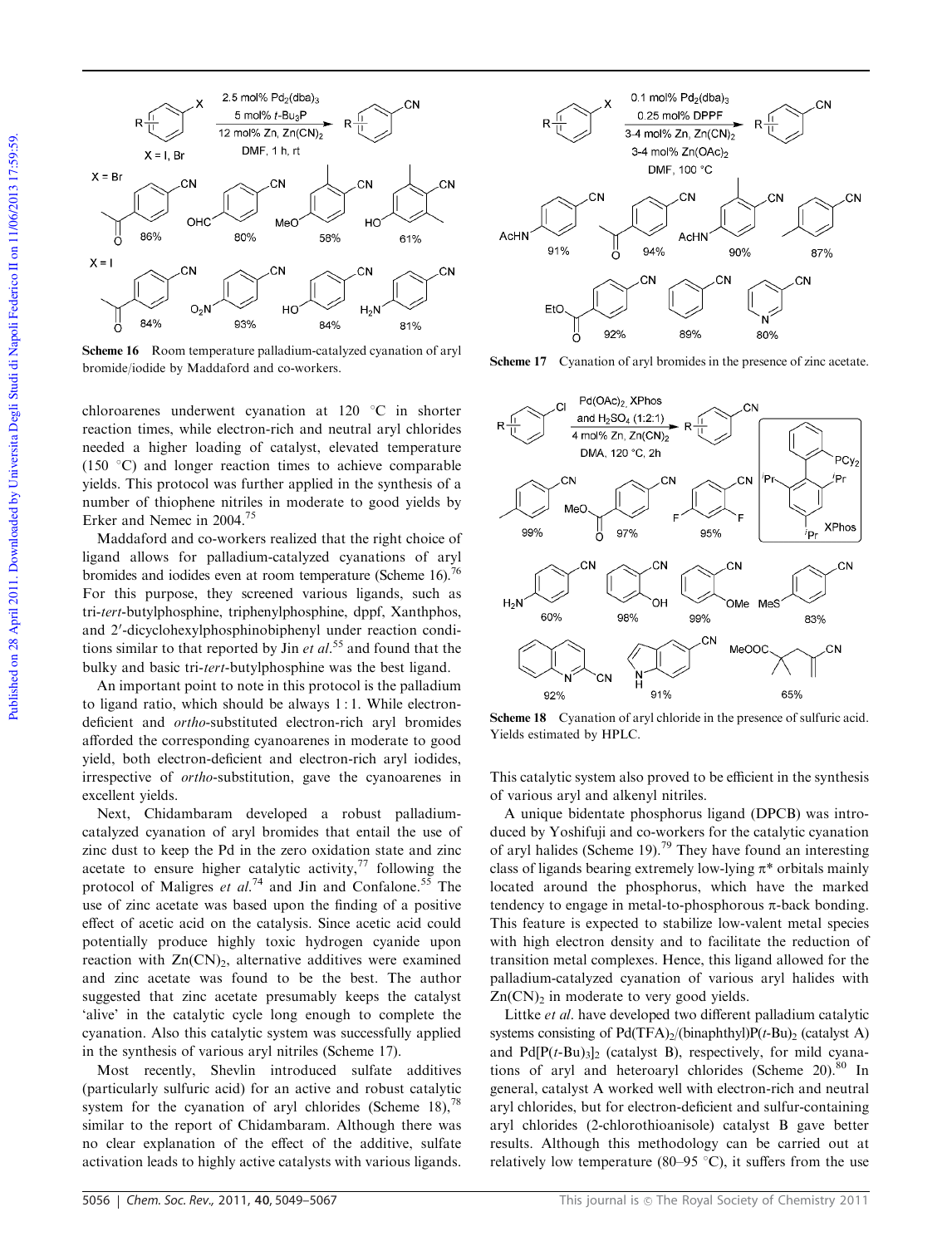

Scheme 19 Palladium-catalyzed cyanation of aryl halides with  $Zn(CN)$ <sub>2</sub> using the DPCB ligand.



Catalyst A: Pd(TFA)<sub>2</sub>/(binaphthyl)P(t-Bu)<sub>2</sub>



Catalyst B: Pd[P(t-Bu)3]2



Scheme 20 Cyanation of aryl chlorides by Littke et al.

of around 5 mol% of palladium catalyst and 20 mol% of zinc. Employing similar conditions with higher loading of catalyst [10 mol%  $Pd(OAc)_2$ , 10 mol% (binaphthyl) $P(t-Bu)_2$ ] and higher temperature (110 $\degree$ C), Wang and co-workers reported the cyanation of aryl chlorides and bromides in good yields.<sup>81</sup> Furthermore, in 2007 Martin et al. reported the open air palladium-catalyzed cyanation of aryl bromides with  $Zn(CN)_2$  by changing the commonly used zinc to polymethylhydrosiloxane (PMHS) as a reductant, which generates a robust catalyst system, allowing the reaction to be performed in open air.<sup>57</sup>

Microwave irradiation enables the heating of a reaction mixture very rapidly, directly and uniformly. Hence, this methodology has been exploited in numerous reactions as a heating source. $82$  For the first time Hallberg and Alterman developed a microwave-assisted palladium-catalyzed cyanation of aryl bromides with zinc cyanide, which took place in  $\sim$  2–2.5 min.<sup>83</sup> Furthermore, they have combined this process with a cycloaddition reaction of sodium azide for the generation of tetrazoles, the most commonly used bioisostere of the carboxyl group. Finally, the synthesis of a HIV-1 protease inhibitor $84$  was achieved in one pot, employing the microwaveassisted cyanation and cycloaddition reactions (Scheme 21).



Scheme 21 Microwave-assisted palladium-catalyzed cyanation for the synthesis of a HIV-1 protease inhibitor.



Scheme 22 Microwave-assisted cyanation reaction with aryl triflate.

In 2003, Zhang and Neumeyer reported the first microwaveassisted Pd-catalyzed cyanation of aryl triflates, particularly for the synthesis of nitrile 1, a key intermediate for a series of  $\kappa$ opioid receptor selective agonists/antagonists (Scheme 22).<sup>85</sup> An important limitation in this strategy is the need for paraketo substitution in the aryl triflate, or else it affords poor yields of the corresponding nitriles.

Pitts et al. have also studied the effect of ligands and additives in the microwave-assisted cyanation of aryl bromides at low catalyst loading  $(0.5 \text{ mol\%})$ , during their improvement of the last step in the synthesis of citalopram (Scheme 23). $86$ In contrast to dppf as a ligand and Zn as an additive, used in many cases, they found optimum conditions applying xanthphos and TMEDA as a ligand and additive, respectively.

Modifying the protocol of Jin and Confalone,<sup>55</sup> Chobanian and co-workers accomplished the microwave-assisted Pd-catalyzed cyanation of aryl chlorides in wet DMF (Scheme 24). $87$  A simple change from dppf to S-Phos as ligand gave an excellent yield of aryl nitriles. In addition, it also avoids the use of metallic zinc as an additive.



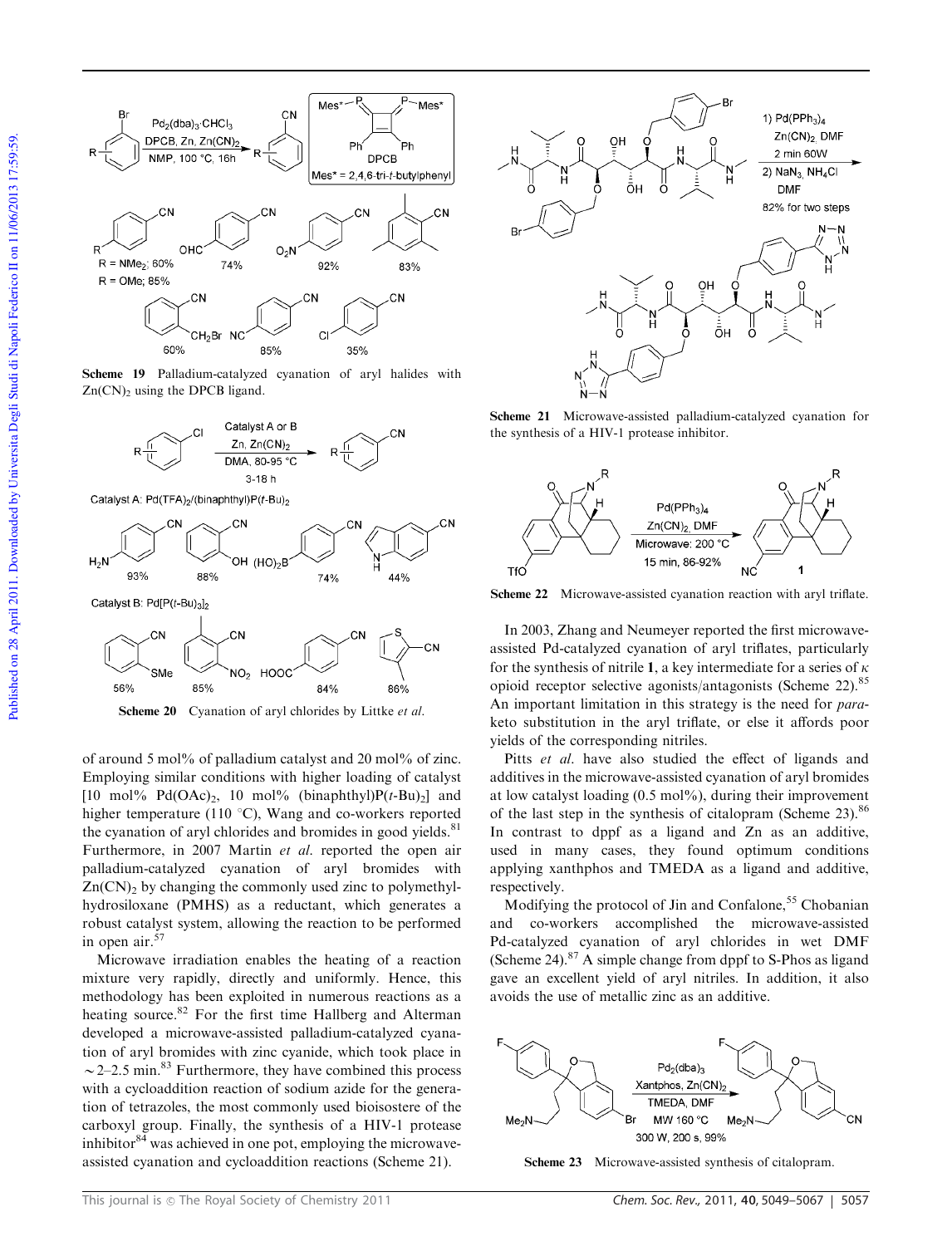

Scheme 24 Microwave-assisted Pd/S-Phos-catalyzed cyanation of aryl chlorides.



Scheme 25 Polymer-supported Pd-catalyzed cyanation of aryl halides(triflates) under microwave irradiation.



**Scheme 26** Cyanation of aryl bromides with  $Z_n(CN)$  in the presence of heterogeneous Pd/C.

Srivastava and co-workers described the cyanation of aryl halides and triflates applying the combination of microwave irradiation and polymer-supported triphenylphosphine as ligand (Scheme 25).88,89 This method allows the cyanation to occur at shorter reaction times and in a purification-free manner, which is often required under homogenous conditions. In their strategy, premixing of polymer-supported triphenylphosphine,  $Pd(OAc)$ <sub>2</sub> in DMF and stirring for 2 h are essential to get the desired products in high purity.

To recover the expensive metal catalyst, Seki and co-workers used Pd/C for cyanation with  $Zn(CN)_2$  (Scheme 26).<sup>90,91</sup> For generating a reproducible catalyst both the use of Pd/C of an oxidic and thickshell type with a Pd distribution of 200–500 nm on the surface as well as prior addition of bromine to zinc dust as an additive, resulting in the in situ formation of zinc bromide, are important to obtain high catalyst activity.<sup>92</sup>

Using a statistical experimental design approach (DOE),<sup>93</sup> Santagostino and co-workers found room temperature conditions for the cyanation of aryl bromides with  $Pd_2(dba)$ <sub>3</sub>. CHCl<sub>3</sub>,  $[(t-Bu)_3PH]BF_4$ ,  $Zn(CN)_2$  and  $Zn$  in wet NMP,<sup>94</sup> similar to the report of Maddaford and co-workers.<sup>76</sup> On the other hand, Ryberg introduced a mild  $(50 \degree C)$  and robust cyanation of 5-bromo-3-[5-(morpholin-4-ylmethyl)pyridin-2-yl]- 1H-indol-2-ol on a multigram scale.<sup>95</sup> The success of this method was depending on the mode of addition of reagents.

Parallel to methodological developments,  $Zn(CN)_2$  was applied as a cyanation source for various purposes. Some examples follow below: In 2001, Hioki et al. modified the protocol of Maligres and co-workers<sup>74</sup> for the synthesis of cyano-substituted calixarenes, useful intermediates for the construction of calixarene-based host molecules (Scheme 27).<sup>96</sup>

As shown in Scheme 28, Jin's protocol<sup>55</sup> was employed as one of the key steps in the synthesis of number of 5-aminobenzo[b]thiophenes, dual inhibitors of factor IXa and Xa, by Qiao et  $al^{97}$  Interestingly, these inhibitors showed greater selectivity toward factor IXa relative to factor Xa. In addition,



Scheme 27 Palladium-catalyzed cyanation of calix[4]arenes possessing various groups at the lower rim.

A) Synthesis of dual inhibitors of factor IXa and Xa by Qiao et al.



B) Synthesis of pharmaceutical intermediate by Wang and co-workers



Scheme 28 Application of Jin's protocol in the synthesis of pharmaceutical intermediates.

Wang and co-workers also applied Jin's protocol for the introduction of a dimethylamino group in the synthesis of 2-((1H-pyrrolo[2,3-b]pyridine-4-yl)methylamino)-5-fluoronicotinic acid (Scheme 28).<sup>9</sup>

Sergeyev and co-workers employed the palladium-catalyzed cyanation of 1,2-dichlorobenzene-3,4-dicarboxylate with zinc cyanide for the synthesis of phthalocyanines (Scheme 29).<sup>99</sup> Phthalocyanines found a number of applications in industry as dyes and pigments, due to their bright colour combined with extraordinary thermal and photochemical stability.<sup>100</sup> Alternatively, zinc phthalocyanines were obtained in low yield directly from the dichloro-precursor at 140  $^{\circ}$ C.

In the same year, Drechsler and Hanack reported the combination of their own protocol<sup>101</sup> and that of Martin for the synthesis of phthalonitriles (Scheme 29). $^{102}$  In 2006, Lautens and co-workers applied the cyanation strategy as a termination step in their novel tandem reaction, consisting of C–H activation, intra- and intermolecular alkylation and cyanation (Scheme 30).<sup>103</sup>

Moreover, zinc cyanide [as  $Zn({}^{14}CN)_2$ ] was used in the synthesis of <sup>14</sup>C-labelled benzonitriles and their corresponding acids.<sup>104,105</sup>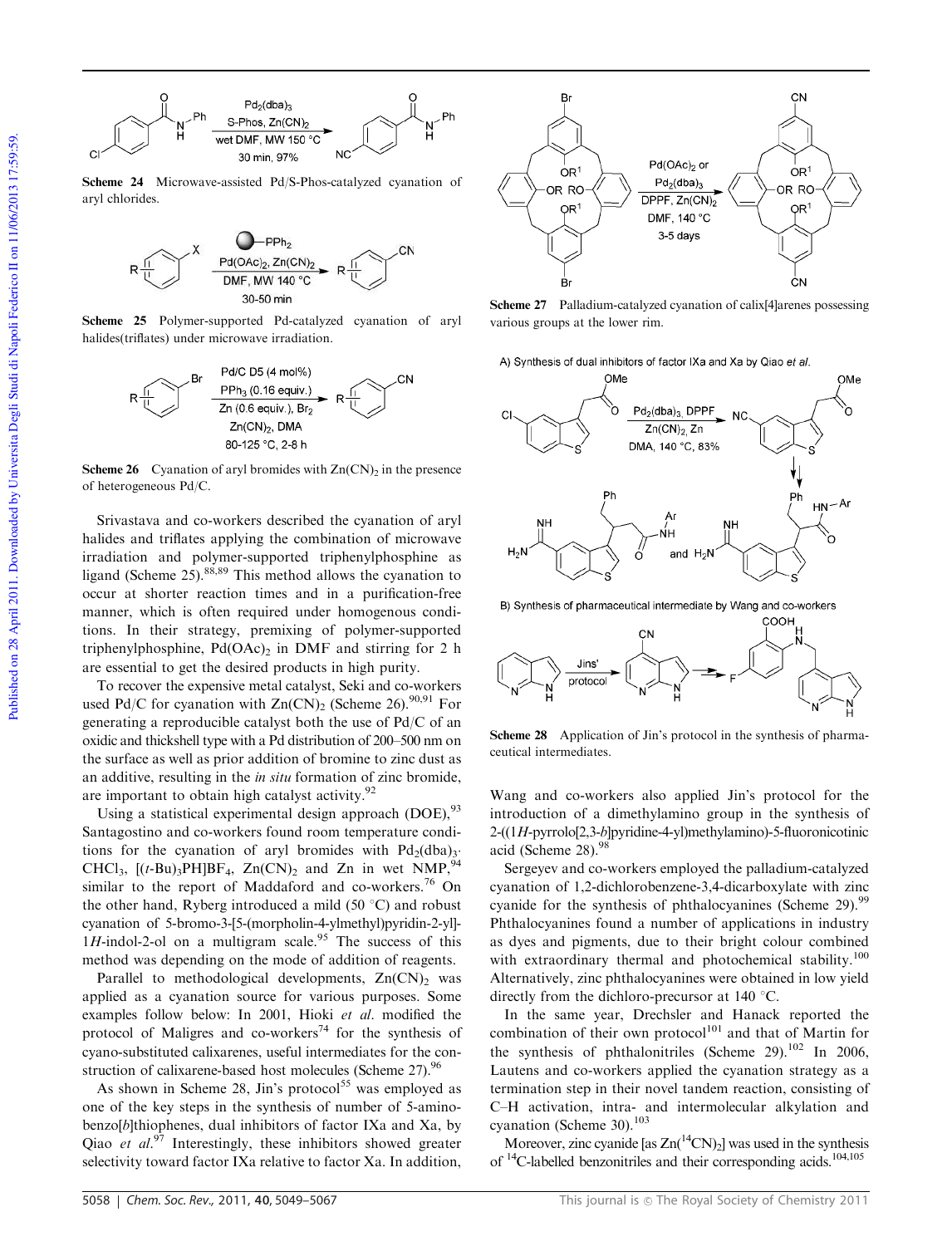

Scheme 29 Synthesis of phthalonitriles and zinc phthalocyanines.



Scheme 30 Synthesis of polycyclic benzonitriles by Lautens.

#### Reactions with potassium ferrocyanide  $K_4[Fe(CN)_6]$

Potassium ferrocyanide has been introduced as a cyanation reagent for Pd-catalyzed coupling reactions by our group in  $2004.^{106,107}$  K<sub>4</sub>[Fe(CN)<sub>6</sub>] has significant benefits both in the handling and in the chemical application. The main advantage in handling is its non- or low toxicity.<sup>108</sup> Potassium ferrocyanide is used in the food industry as a table salt additive<sup>109</sup> and for the removal of metal salts from wine.<sup>110</sup> Compared to the toxic cyanides otherwise used for the cyanation reaction it is much easier to handle both on a laboratory as well as industrial scale. Additionally, it is not very hygroscopic, and its price is in the same region as that of NaCN and acetone cyanohydrin. In the first synthetic application, already significantly higher catalyst turnover numbers compared to previously known procedures were achieved. Some authors have suspected the high stability/low dissociation of the ferrocyanide ion, covalent bonding of Fe and cyanide ions, the low solubility of the fourfold charged anion in organic solvents or a reducing activity of the ferrocyanide  $Fe(II)$  to be responsible for the success of the reagent. None of these assumptions has been supported by mechanistic investigations as far as the literature is known.

In addition to our group,<sup>111</sup> Weissman *et al.*<sup>112</sup> were able to show that this coupling reaction worked even without expensive phosphine ligands for a list of standard aryl bromide substrates. A recent improvement showed that the reproducibility and the easiness of handling of the procedure can be further enhanced by the addition of isopropanol to the reaction mixture. In that case there is no need for an inert atmosphere and dry solvents.<sup>113</sup>



Scheme 31 Cyanations according to Gelmann et al.

A number of useful extensions of the initial protocol were made since then; e.g. development of novel catalyst systems, conversion of challenging substrates like aryl chlorides, tosylates and mesylates, introduction of heterogenized catalysts and alternative solvent systems.

For example, Grossman and Gelman showed the use of a new type of Pd complex with wide bite angle ligands for the cyanation of aryl bromides (Scheme  $31$ ).<sup>114</sup> An advantage of this system is its insensitivity against air. Most model compounds were converted to the corresponding aryl nitriles in yields greater than 80% at comparably mild reaction temperatures (85–90 °C), 4-bromoanisole gave a yield of 69% (GC). However, a reactive aryl chloride (methyl 4-chlorobenzoate) yielded only 21% (GC) of product.

A first procedure for the transformation of aryl chlorides used a cyclopalladated ferrocenylimine as a catalytic system (Scheme 32).<sup>115</sup> Most standard model compounds were converted with 2 mol% of the catalyst at 140  $\degree$ C in yields between 66% (2-chloroanisole) and 97% (1-chloronaphthalene).

Schareina et al. used the commercially available sterically hindered and electron-rich ligand CatAXcium A (L1) in combination with only  $0.25-0.5$  mmol Pd(OAc)<sub>2</sub> as a catalyst system for the cyanation of standard aryl halides (Scheme 33).<sup>116</sup> Notably, electron-rich, electron-poor, heterocyclic and sterically hindered substrates were transformed in up to quantitative yields. For optimum results, slight modifications of the reaction conditions were necessary depending on the respective substrate.

More recently, our group extended the scope of the aryl chloride cyanation to substrates containing challenging aminoand hydroxy-substituents (Fig. 4).<sup>117</sup> For this purpose a list of partially new ligands was tested under various conditions. An all-purpose ''best'' ligand could not be identified, and almost each substrate needed another ligand and slightly varying conditions.



Scheme 32 Cyanation of aryl chlorides with cyclopalladated ferrocenylimine.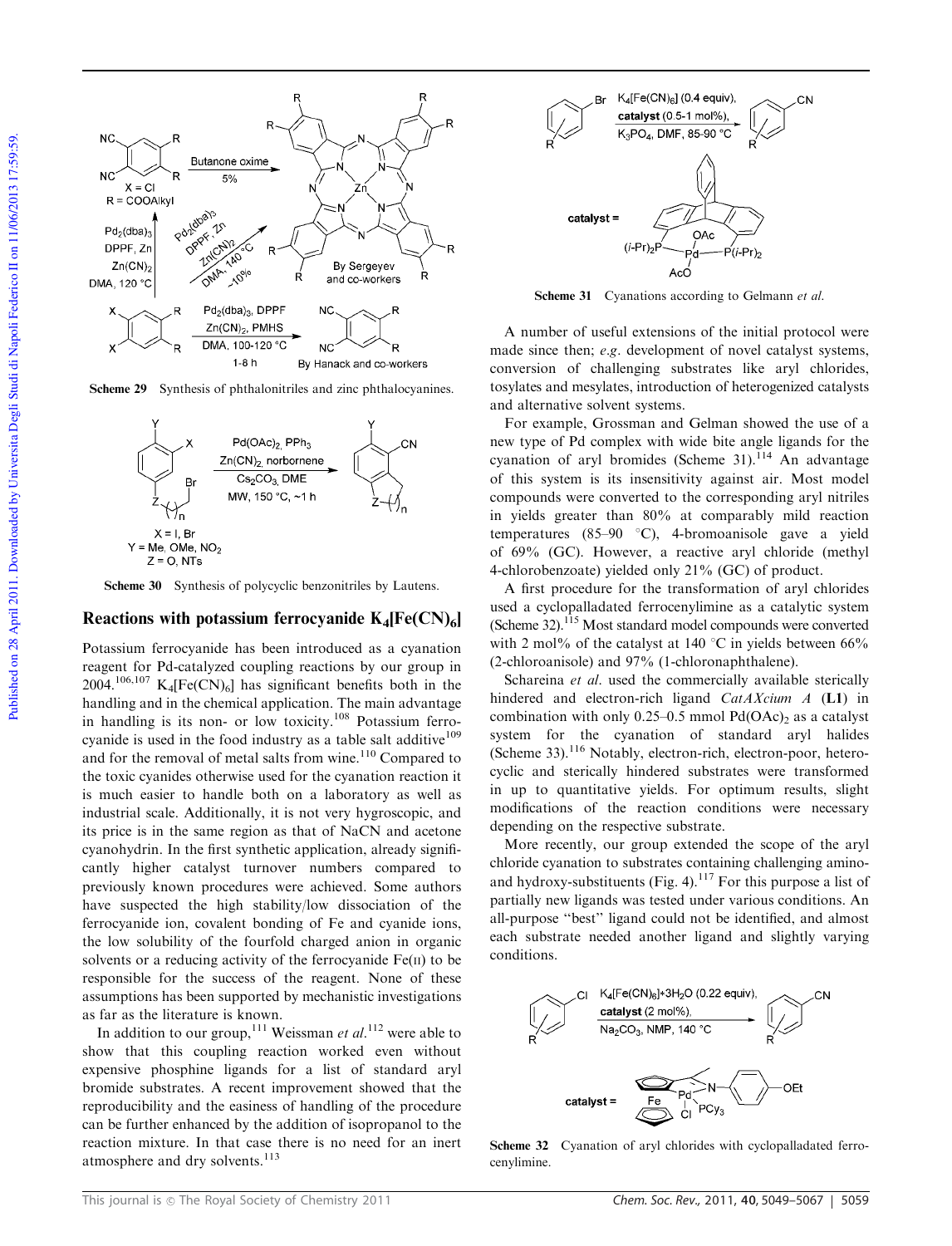

Scheme 33 Cyanation of aryl chlorides by Schareina et al.



Fig. 4 Ligands for the cyanation of "difficult" aryl chlorides.

Reactions of aromatic O-sulfonates extend coupling methodologies towards the conversion of phenolic OH groups into the corresponding benzonitriles. While trifluoromethylsulfonates (triflates) have been used as substrates in a number of cyanation reactions before, the first report using  $K_4[Fe(CN)_6]$  as a cyanide source was published by Zhu and Cai.<sup>118</sup> The conditions are similar to the ones in ref. 106, although a high catalyst load (5 mol%  $Pd(OAc)_2$ ) is needed for good yields. Perfluorooctylsulfonates are somewhat more active. Hence, in most cases  $1-2$  mol% of  $Pd(OAc)_2$  in the presence of PPh<sub>3</sub> were sufficient.<sup>119</sup>

Very recently, the group of Kwong applied the CM-phos ligand (8 mol%) together with 2 mol% of  $Pd(OAc)$  and potassium ferrocyanide for the cyanation of easily accessible aryl mesylates (Scheme  $34$ ).<sup>120</sup> Interestingly, coupling proceeded in aqueous solvent at low reaction temperature (80  $^{\circ}$ C). This methodology represents an interesting breakthrough



Scheme 34 Cyanation of aryl mesylates using the CM-phos ligand. Fig. 7 XPhos and sulfonated XPhos.

concerning the substrate scope of this ArX coupling reaction. The same catalyst system has been applied by the same group for the hitherto mildest cyanation of aryl chlorides.<sup>121</sup>

The direct activation of aromatic C–H bonds has gained increasing interest in organometallic chemistry in recent years. In this respect, the direct non-chelated cyanation of indoles $122$ has been performed with  $K_4[Fe(CN)_6]$ . Notably, also chelationdirected cascade bromination/cyanations of 2-arylpyridines with  $K_3[Fe(CN)_6]^{123}$  and chelation-assisted direct cyanations of 2-arylpyridines with  $CuCN<sup>124</sup>$  have been described.

Aryl iodides and non-activated aryl bromides were converted in good yields using 0.5 mol% of palladacycle L5 (Fig. 5) using microwave heating, while most aryl chlorides were less reactive.<sup>125</sup>

However, using another type of palladacycle catalyst L6 (Fig. 6) results for aryl chlorides could be improved, e.g. chlorobenzene yielded 85% of benzonitrile.<sup>126</sup>

Ligands XPhos and Xphos– $SO_3$ Na (Fig. 7) were used in an aqueous system (water/dioxane 1 : 1) at temperatures of 140  $^{\circ}$ C for the cyanation of aryl chlorides, aryl tosylates and aryl benzenesulfonates.<sup>127</sup> Despite its low solubility in the aqueous phase, XPhos gave better yields in the case of naphthyl tosylates.

The good results are explained by the solubility of  $K_4[Fe(CN)_6]$  in water and its activation by the base  $K_2CO_3$ . This method significantly enhanced the substrate scope for the cyanation. A minor drawback is the need of 1.5 mol% of  $Pd(OAc)$ <sub>2</sub> and 3 mol% of ligand. Heterocyclic substrates were not tested.



Fig. 5 Palladacycle L5.



Fig. 6 Palladacycle L6.

M≏O

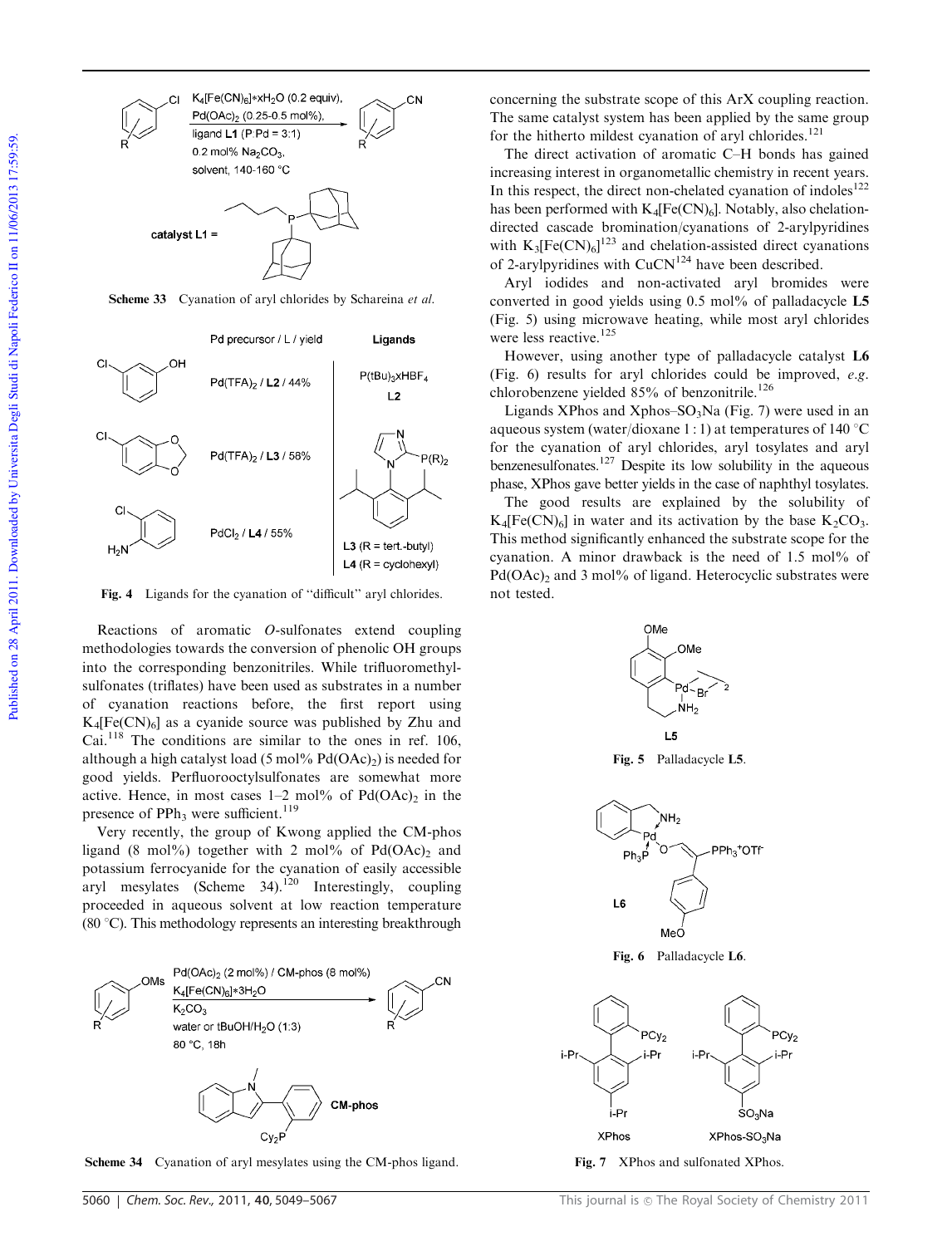| Entry                 | $X^a$                          | Catalyst (mol% Pd)                                                                                                               | Additive (equiv.)                                                 | $K_4[Fe(CN)_6]$ [equiv.]                    | Solvent                                                                           | $T$ (°C)                                                    | Ref.                                   |
|-----------------------|--------------------------------|----------------------------------------------------------------------------------------------------------------------------------|-------------------------------------------------------------------|---------------------------------------------|-----------------------------------------------------------------------------------|-------------------------------------------------------------|----------------------------------------|
| 2<br>3<br>4<br>5<br>6 | I, activated Br<br>I, Br<br>Br | $Pd/C(1-3)$<br>Pd/C(1)<br>Polymer-bound Pd $(0.5-1)$<br>Polymer-bound Pd (1)<br>Pd/CuO(1)<br>Pd on pyridine-modified silica (10) | $Bu_3N(0.5)$<br>$Bu_3N(0.5)$<br>$Et_3N(1.33)$<br>__<br>$Et_3N(2)$ | 0.20<br>0.20<br>0.67<br>0.22<br>0.17<br>0.7 | <b>NMP</b><br>$H2O$ , PEG<br><b>DMF</b><br><b>DMF</b><br><b>DMF</b><br><b>DMF</b> | 140<br>$130 - 160$ (mw)<br>110<br>$120 - 140$<br>120<br>155 | 131<br>132<br>133<br>134<br>135<br>136 |
|                       | $\alpha$ Type of aryl halide.  |                                                                                                                                  |                                                                   |                                             |                                                                                   |                                                             |                                        |

Table 4 Heterogeneous and heterogenized palladium catalysts for the cyanation of aryl halides

A practical system (easy workup, solvent and catalyst recovery) was developed based on the ionic liquid [BMIm]BF<sub>4</sub>.<sup>128</sup> With 2.5 mol% PdCl<sub>2</sub> and N,N-dimethylethylendiamine as an additive, activated and simple aryl bromides were cyanated; however, deactivated substrates gave no conversion. Under essentially the same conditions b-bromostyrenes gave the corresponding cinnamic acid nitriles. Yields were in between  $76\%$  ((E)-1-(2-bromovinyl)naphthalene) and  $31\%$  ((E)-1-(2-bromovinyl)-2-chlorobenzene). The stereoselectivity was not in all cases preserved. ArI and activated ArBr, but no ArCl, yielded benzonitriles in another generic combination of microwave heating and aqueous solvent.<sup>129</sup>

A considerable amount of research work has been devoted to the development of heterogenized and recyclable Pd catalyst systems. However, in most cases the recyclability was proven only with reactive aryl iodides. These results are summarized in Table 4. Zhu and  $\text{Cai}^{131}$  demonstrated the use of Pd on charcoal as a recyclable catalyst for the cyanation reaction with  $K_4[Fe(CN)_6]$  as a cyanide source (Table 4, entry 1). Aryl iodides and activated bromides gave high yields, while nonactivated and deactivated aryl bromides were less efficiently converted. Tri-n-butylamine was necessary to stabilize the palladium in the homogeneous phase. In recycling experiments, the activity of the catalyst system started to decrease after the third cycle.

ArI and ArBr were cyanated in good yields with microwave heating in aqueous PEG applying 1 mol% of a heterogeneous



Fig. 8 Polymerized ligand for Pd-catalyzed cyanation.

Pd catalyst (5 wt% Pd/C) in the presence of 50 mol% of Bu<sub>3</sub>N as a stabilizer.<sup>132</sup> In 2010, Islam and co-workers published a row of papers where polymer-bound Pd catalysts with similar structural motifs (see Fig. 9) were used for various coupling reactions, including the cyanation of aryl halides using  $K_4[Fe(CN)_6]$ .<sup>133</sup> Generally, 1 mol% of Pd was used in the catalytic tests, only aryl iodides were sufficiently reactive to yield the corresponding benzonitrile products.

A polyimidazole-based ligand (Fig. 8), copolymerized with a caprolactame monomer, was also used as a support for  $PdCl<sub>2</sub>$ in cyanation reactions.<sup>134</sup> All types of aryl bromides were converted in good yield using 1 mol% of palladium. However, again the system did not work for aryl chlorides. In recycling experiments deterioration began only after the 10th cycle.

Besides Suzuki coupling reactions, cyanation with  $K_4[Fe(CN)_6]$  was used as a test application for copper-oxide supported  $\overline{P}$ d catalysts.<sup>135</sup> Here, only aryl iodides were converted under the conditions used and a recycling of the catalyst was not possible. A similar reactivity was shown for palladium salts fixed on pyridine-modified silica (Fig. 10).<sup>136</sup> Once more, only aryl iodides were cyanated. However, the catalyst could be re-used.



Fig. 10 Pyridine-type silica-grafted Pd complex by Polshettiwar.



Fig. 9 Heterogenized ligands developed by the Islam group.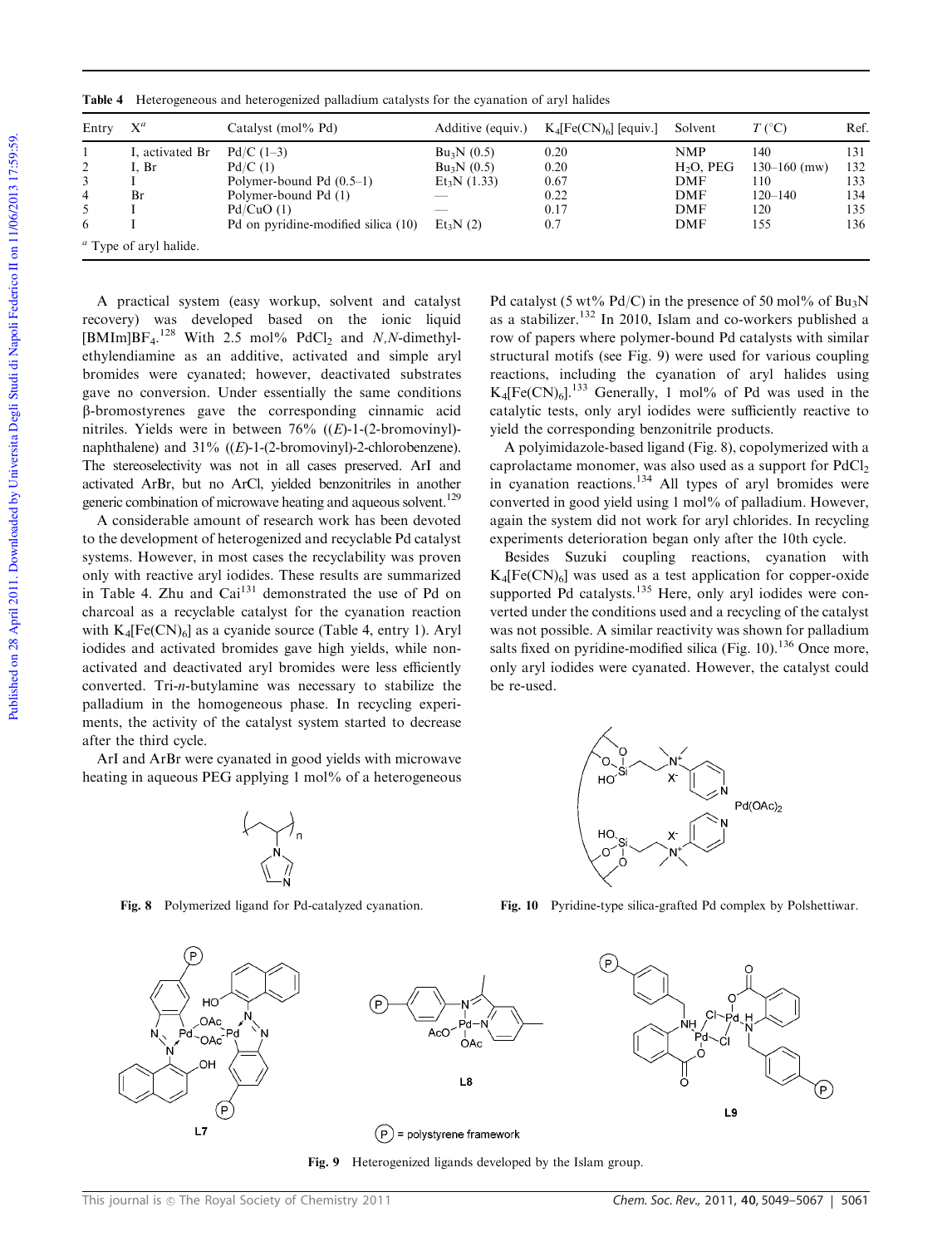

Scheme 35 Pd-catalyzed Catellani reaction with cyanide trapping by Mariampillai et al.



Scheme 36 Domino-Heck-cyanation sequence.

The combination of different coupling reactions in a one pot manner allows for the efficient construction of polycyclic arenes. In this respect, several domino reactions make use of  $K_4[Fe(CN)_6]$  as a final scavenging reagent. For example, Mariampillai et al. performed a palladium-catalyzed Catellani reaction and applied cyanation as the final step (Scheme 35).<sup>130</sup>  $K_4[Fe(CN)_6]$  was advantageous compared to other cyanide donors because of its slow reaction, leading to a lower amount of side products.

Another example is shown in Scheme 36.<sup>137</sup> Although this reaction represents no aromatic cyanation, it shows the application of  $K_4[Fe(CN)_6]$  as a cyanide source. A similar kind of

cascade reaction resulting in vinylogous aromatic cyanation was shown by other groups, too (Scheme 37).<sup>138</sup> More examples for different domino reaction sequences with the common element of cyanide transfer from potassium ferrocyanide are just briefly mentioned here.<sup>139,140</sup>

In a single-substrate application, Franz et al. demonstrated that potassium ferrocyanide not only works as a cyanation agent but also as a reductant.<sup>141</sup> In this example the electronrich dibromo diphenothiazine is partially oligomerized, resulting in novel materials with special optical and electronical properties (Scheme 38).

#### Reactions with cyanohydrines

Early 2000, the major concern in palladium-catalyzed cyanations was the cyanide poisoning of catalyst due to the presence of an excess of cyanide (vide supra), which led to lower catalyst turnover numbers (TON) compared to other metal catalyzed coupling reactions. At that time the use of cyanohydrines, $142$  as an equivalent of HCN, was unknown in this field.<sup>143</sup> In 2003, for the first time we came up with the different strategy to control cyanide ion concentration in the reaction mixture by slow addition of a liquid cyanation source, such as acetone cyanohydrin, with the aid of a syringe pump technique.<sup>58</sup> As shown in Table 5, high TON up to 1900 were achieved, the highest TON reported until that date.

In addition to the model reaction shown in Table 5, a variety of functionalized aryl halides have been cyanated with acetone cyanohydrin. Most recently, also cyclohexanone cyanohydrin was employed as a cyanation source by Taran and co-workers in the palladium-catalyzed decarboxylative cyanation of ortho-substituted arene carboxylic acids. In this reaction other typical cyanation reagents (KCN, CuCN,  $K_4[Fe(CN)_6]$ , etc.) showed unsatisfactory results (Scheme 39).<sup>144</sup>

#### Reactions with trimethylsilyl cyanide (TMSCN)

Trimethylsilyl cyanide (TMSCN) has been used as an alternative to the traditional metal cyanides for a number of synthetic applications.<sup>145</sup> The first application of this reagent



Scheme 37 Pd-catalyzed Sonogashira-cyanation sequence.



Scheme 38 Partial oligomerization of phenothiazines.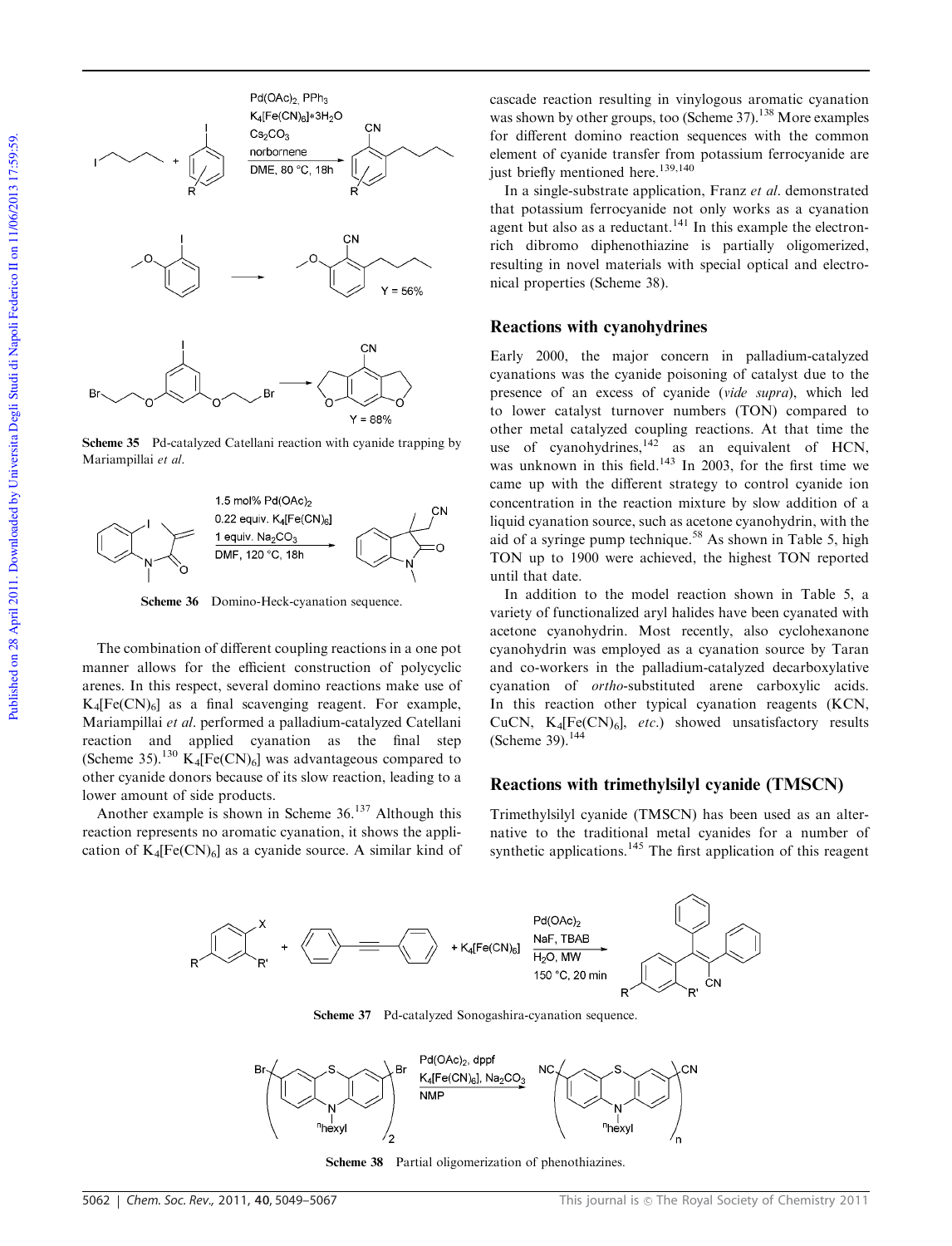



Scheme 39 Synthesis of aryl nitriles via decarboxylative cyanation of arene carboxylic acids.



Scheme 40 Pd-catalyzed cyanation of aryl iodides with TMSCN by Chatani et al.



Scheme 41 Stoichiometric reaction of  $Pd(II)$  bromo complex with **TMSCN.** 

in palladium-catalyzed cyanations took place in 1986 by Chatani and Hanafusa. <sup>43</sup> As shown in Scheme 40, they described the cyanation of various aryl iodides in the presence of  $Pd(PPh<sub>3</sub>)<sub>4</sub>$  in good to excellent yields. The choice of the solvent was very important and the use of  $Et_3N$  gave the best results compared to other typical polar and non-polar solvents. Unfortunately, this catalytic system failed to convert aryl bromides and chlorides.

In 2003, we came up with an efficient catalytic system for the cyanation of aryl bromides with TMSCN.<sup>59</sup> During our investigation on the insights into the mechanism of the cyanation of aryl halides, we attempted to prepare an arylpalladium(II) cyano complex from trans-bromo[4-(trifluoromethyl)phenyl]bis-(triphenylphosphine)palladium(II) and TMSCN (Scheme 41). Gratifyingly, during the treatment of the palladium complex with TMSCN formation of the corresponding benzonitrile was observed in 95% yield with excellent selectivity, even below  $0^{\circ}$ C.

Based on this observation and our earlier success with a slow dosage of acetone cyanohydrin, we developed an efficient protocol applying dpppe as a ligand and TMEDA as an additive for aryl bromides (Scheme 42).



Scheme 42 Palladium-catalyzed cyanation of aryl bromides with **TMSCN.** 

#### Miscellaneous cyanations

Apart from the classified cyanation sources (mentioned above), there are also other cyanation sources employed in palladium-catalyzed cyanations. One of the cyanation sources,  $copper(I)$  cyanide, the typical cyanating agent in the Rosenmund–von Braun and the Sandmeyer reaction, was first described in palladium-catalyzed reactions of aryl halides by Sakamoto and Ohsawa in 1999 (Scheme 43).<sup>146</sup>

This protocol was useful for the transformation of electronrich and -poor aryl bromides. Also N-heteroaryl iodides and bromides gave the corresponding nitriles in good yield. A comparison of the palladium-catalyzed variant and the non-catalytic reaction showed that the palladium-catalyzed variant leads to higher yields. However, the use of copper(I) cyanide is not advantageous compared to other cyanating agents. Still, comparatively high catalyst-concentration  $(8 \text{ mol\%} \text{ Pd})$ , overstoichiometric amount of copper $(I)$  cyanide (4 eq.) and a stoichiometric amount of an additive ( $Et<sub>4</sub>NCN$ ) are required for successful reactions. Thus, this protocol was not further explored.

Most recently, Jia and co-workers utilized copper cyanide as a cyanation source in the palladium-catalyzed direct cyanation of 2-arylpyridines via C–H functionalization reactions (Scheme 44).<sup>124</sup> Thus, chelation-assisted cyanation of various 2-aryl nitrogen heterocycles (pyridine, pyrazole, etc.) occurred in the presence of a catalytic amount of  $Pd(OAc)_2$  (10 mol%),  $copper(I) cyanide$  as a cyanide source, and copper $(II)$  bromide as an oxidation transfer reagent with oxygen being the terminal oxidant in DMF at 130  $^{\circ}$ C.



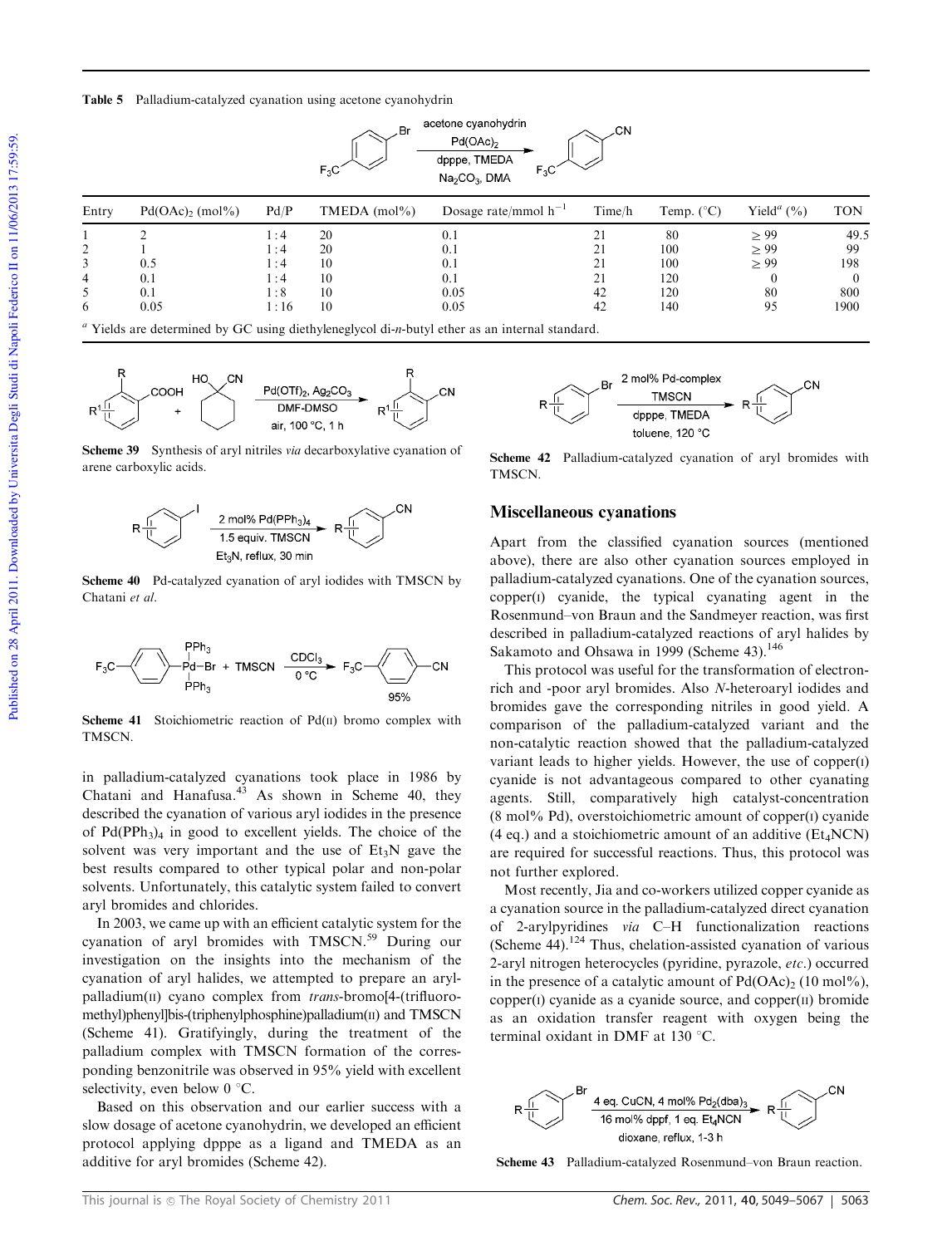

Scheme 44 Palladium-catalyzed cyanation of 2-arylpyridines.

The authors demonstrated the efficiency of their protocol by the synthesis of a key intermediate for the synthesis of 5,6,9-trimethoxy-7H-dibenzo[de,h]quinolin-7-one, a base from Menispermum dauricum DC (Scheme 45).<sup>147</sup>

In 2001, Jiang et al. used dialkyl cyanoboronates for cyanation of aryl bromides, iodides and strongly activated chlorides (Scheme  $46$ ).<sup>148</sup> The required cyanation reagents are easily prepared by the reaction of sodium cyanoborohydride and 1,2-diols (Scheme 46).

Suda and co-workers introduced cyanoethylzinc bromide for the catalytic cyanation of phorphyrins to yield various cyanated  $Zn(\text{II})$ –porphyrins (Scheme 47).<sup>149</sup> Here, generation of free cyanide ions are expected to occur via Boord-type fragmentation. Hence, ethylene is produced as a side-product. Most recently, Trapp and co-workers observed a similar kind of cyanation of aryl iodides with a nitrile group contained in the stationary phase (cyano-ethylmethyl-phenylmethyl-siloxane). More specifically, they applied a micro-capillary column reactor and used palladium nanoparticles as catalysts.<sup>150</sup> Although the yields were low (around 35%), the reaction can be tuned by the flow rate.

Accidentally, a novel direct cyanation was discovered when ammonia was tested in DMF for the amination of aryl C–H



Scheme 45 Synthesis of 5,6,9-trimethoxy-7H-dibenzo $[de, h]$ quinolin-7-one.



Scheme 46 Synthesis and application of dialkyl cyanoboronates by Jiang et al.



Scheme 47 Palladium-catalyzed cyanation of porphyrins with cyanoethylzinc bromide.



Scheme 48 Mechanistic proposal for CN formation by Chang and co-workers.



**Scheme 49** Palladium-catalyzed cyanation with  $NH<sub>3</sub>(aq)$  and DMF.

bonds by Chang and co-workers.<sup>151</sup> Surprisingly, they observed the formation of cyanoarene rather than aniline derivates. It was found that the following reagents and conditions are essential: palladium,  $copper(II)$  bromide, DMF and oxygen. Various labelling experiments showed that the carbon and nitrogen of the ''CN'' unit comes from DMF and ammonia, respectively. Hence, they have proposed the mechanism as copper mediated single electron transfer to give an imine species, followed by attack of ammonia to provide an amidine intermediate. C–N bond cleavage in this intermediate under aerobic conditions was expected to give the ''CN'' unit (Scheme 48).

Although the mechanism is not fully clear yet, the cyanation protocol is valuable. As shown in Scheme 49, the chelationassisted cyanation of a number of other substrates yielded the corresponding products in good yield and high selectivity. Moreover, this methodology allowed for the formation of a doubly labeled nitrile for the first time.

#### **Conclusions**

The ongoing success of palladium-catalyzed cross-coupling methodologies in the last decade is also documented by the increased use of related cyanation reactions. There is no doubt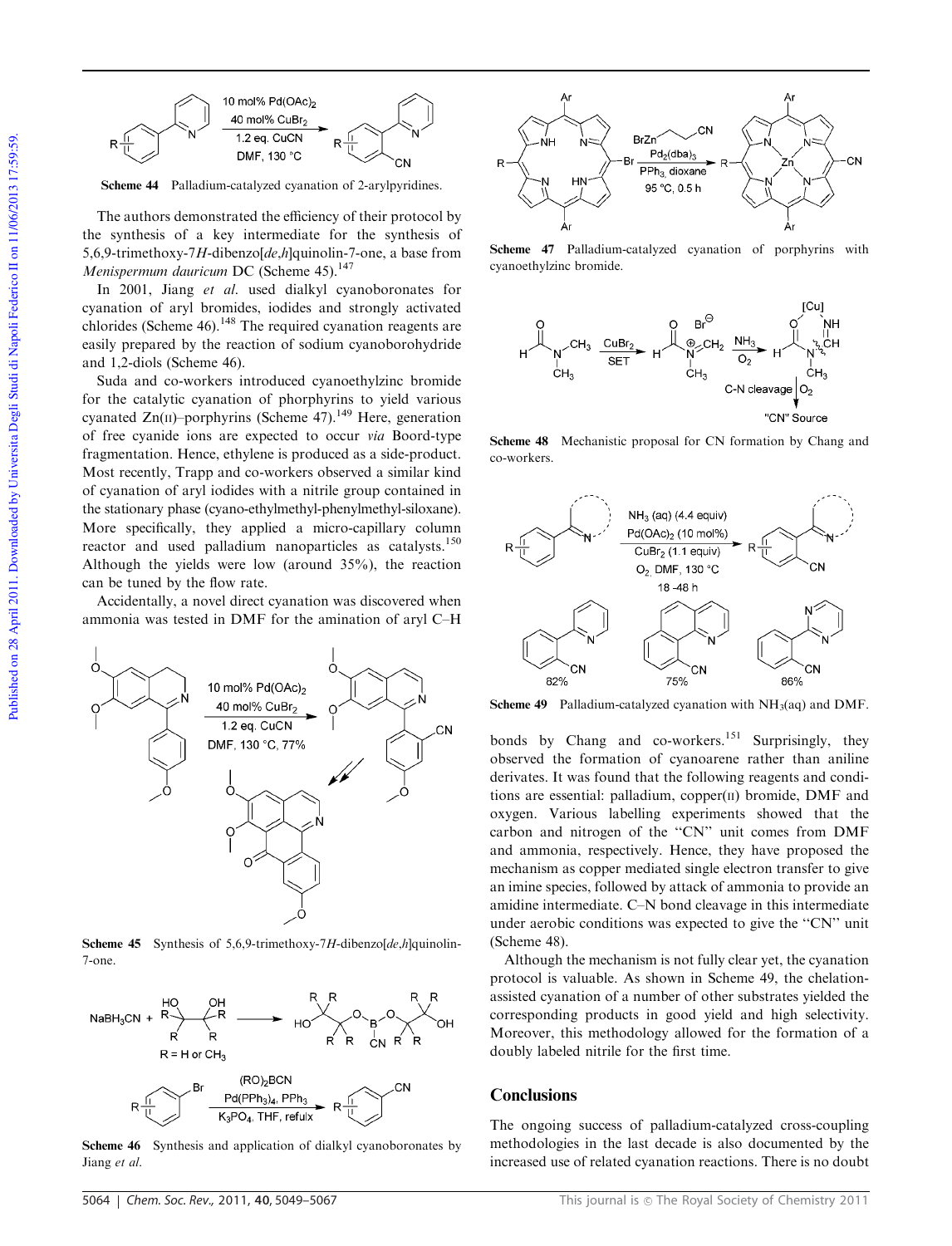that palladium-catalyzed cyanations have become best practices for the synthesis of functionalized benzonitriles on a laboratory scale. Nevertheless, like every type of chemical transformation, this cross-coupling methodology has disadvantages, too, which offer opportunities for future improvements. Although an extensive know-how in catalyst optimization strategies has emerged during the last two decades, still the cost for the precious metal palladium and sometimes ligands is relatively high because most cyanations have to be performed with comparably high catalyst loadings. In this respect, especially reactions with potassium ferrocyanide offer the possibility to perform cost efficient cyanations.

In addition, the reaction produces at least one equivalent of inorganic salts as waste. Even though there are useful ways of recycling, especially for bromide salts, this is a significant drawback for ton-scale applications. Despite these drawbacks, it is most likely that the recent advancements in this area will also result in first commercial applications.

Furthermore, we anticipate more applications of catalytic cyanations in organic synthesis. In particular in the area of domino and tandem reactions novel interesting reaction sequences wait to be discovered.

#### Notes and references

- 1 H. Hugl (Bayer AG), Presentation at the conference 50 Years of Catalysis Research in Rostock, July 1st–3rd 2002, Rostock.
- 2 M.-H. Rock and A. Merhold (Bayer AG), WO 98/37058A, 1998.
- 3 M.-H. Rock and A. Merhold (Bayer AG), US 6,162,942, 2000.
- 4 A. Kleemann, J. Engel, B. Kutscher and D. Reichert, Pharmaceutical substances: syntheses, patents, applications, Georg Thieme Verlag, Stuttgart, New York, 4th edn, 2001, pp. 241–242, 488–489, 553, 825–826, 1154, 1598–1599.
- 5 A. J. Allentoff, B. Markus, T. Duelfer, A. Wu, L. Jones, G. Ciszewska and T. Ray, J. Labelled Compd. Radiopharm., 2000, 43, 1075–1085.
- 6 T. F. Werner, D. Sohn and R. Johansson, J. Labelled Compd. Radiopharm., 2000, 43, 437–447.
- 7 K. M. Cable, G. N. Wells and D. R. Sutherland, J. Labelled Compd. Radiopharm., 2000, 43, 29–45.
- 8 Y. Andersson and B. Långström, J. Chem. Soc., Perkin Trans. 1, 1994, 1395–1400.
- 9 R. M. Carr, K. M. Cable, G. N. Wells and D. R. Sutherland, J. Labelled Compd. Radiopharm., 1994, 34, 887–897.
- 10 R. C. Larock, Comprehensive Organic Transformations, VCH, New York, 1989, pp. 819–995.
- 11 C. Grundmann, in Houben-Weyl: Methoden der organischen Chemie, ed. J. Falbe, Georg Thieme Verlag, Stuttgart, 4th edn, 1985, vol. E5, pp. 1313–1527.
- 12 F. Hagedorn and H.-P. Gelbke, in Ullmanns Encyklopädie der technischen Chemie, ed. E. Bartholomé, E. Biekert, H. Hellmann, H. Ley, W. M. Weigert and E. Weise, Verlag Chemie, Weinheim, 4th edn, 1979, vol. 17, pp. 333–338.
- 13 C. Ferri, Reaktionen der organischen Chemie, Georg Thieme Verlag, Stuttgart, 1978, pp. 571–581.
- 14 P. Kurtz, in Houben Weyl: Methoden der organischen Chemie, ed. E. Müller, Georg Thieme Verlag, Stuttgart, 4th edn, 1952, vol. 8, pp. 265–345.
- 15 J. Lindley, Tetrahedron, 1984, 40, 1433–1456.
- 16 R. G. R. Bacon and H. A. O. Hill, J. Chem. Soc., 1964, 1097–1107.
- 17 J. von Braun and G. Manz, Liebigs Ann. Chem., 1931, 488, 111–126.
- 18 K. W. Rosenmund and E. Struck, Chem. Ber., 1919, 52, 1749–1756.
- 19 Meister, Lucius, and Brüning, DE 271,790, 1913.
- 20 T. Sandmeyer, Chem. Ber., 1885, 18, 1946–1948.
- 21 T. Sandmeyer, Chem. Ber., 1885, 18, 1492–1496.
- 22 T. Sandmeyer, Chem. Ber., 1884, 17, 2650–2653.
- 23 A. C. Stevenson, Ind. Eng. Chem., 1949, 41, 1846–1851.
- 24 W. I. Denton, R. B. Bishop, H. P. Caldwell and H. D. Chapman, Ind. Eng. Chem., 1950, 42, 796–800.
- 25 A. Martin, N. V. Kalevaru, B. Lücke and J. Sans, Green Chem., 2002, 4, 481–485.
- 26 A. Martin, G. U. Wolf, U. Steinike and B. Lücke, J. Chem. Soc., Faraday Trans., 1998, 94, 2227–2233.
- 27 A. Martin and B. Lücke, Catal. Today, 1996, 32, 279-283.
- 28 J. Tsuji, Transition Metal Reagents and Catalysts—Innovations in Organic Synthesis, John Wiley & Sons, Chichester, 2000.
- 29 L. Brandsma, S. F. Vasilevsky and H. D. Verkruijsse, Application of Transition Metal Catalysts in Organic Synthesis, Springer Verlag, Berlin, Heidelberg, 1999, pp. 149–177.
- 30 G. P. Ellis and T. M. Romney-Alexander, Chem. Rev., 1987, 87, 779–794.
- 31 R. F. Heck, Palladium Reagents in Organic Syntheses, Academic Press, London, 1985.
- 32 D. F. McMillen and D. M. Golden, Annu. Rev. Phys. Chem., 1982, 33, 493–532.
- 33 J. D. Cox and G. Pilcher, Thermochemistry of Organic and Organometallic Compounds, Academic Press, London, 1970.
- 34 K. Takagi, T. Okamoto, Y. Sakakibara and S. Oka, Chem. Lett., 1973, 471–474.
- 35 K. Takagi, T. Okamoto, Y. Sakakibara, A. Ohno, S. Oka and N. Hayama, *Bull. Chem. Soc. Jpn.*, 1976, 49, 3177-3180.
- 36 J. Chatt and B. L. Shaw, J. Chem. Soc., 1962, 5075–5084.
- 37 L. Malatesta, J. Chem. Soc., 1955, 3924–3926.
- 38 A. Sekiya and N. Ishikawa, Chem. Lett., 1975, 277–278.
- 39 K. Takagi, T. Okamoto, Y. Sakakibara, A. Ohno, S. Oka and N. Hayama, *Bull. Chem. Soc. Jpn.*, 1975, 48, 3298-3301.
- 40 J. R. Dalton and S. L. Regen, J. Org. Chem., 1979, 44, 4443–4444.
- 41 Y. Akita, M. Shimazaki and A. Ohta, Synthesis, 1981, 974–975.
- 42 M. Procházka and M. Široký, Collect. Czech. Chem. Commun., 1983, 48, 1765–1773.
- 43 N. Chatani and T. Hanafusa, J. Org. Chem., 1986, 51, 4714–4716.
- 44 N. Sato and M. Suzuki, J. Heterocycl. Chem., 1987, 24, 1371–1372.
- 45 V. Nair, D. F. Purdy and T. B. Sells, J. Chem. Soc., Chem. Commun., 1989, 878–879.
- 46 K. Tanji and T. Higashino, *Heterocycles*, 1990, 30, 435-440.
- 47 K. Takagi, K. Sasaki and Y. Sakakibara, *Bull. Chem. Soc. Jpn.*, 1991, 64, 1118–1121.
- 48 D. M. Tschaen, R. Desmond, A. O. King, M. C. Fortin, B. Pipik, S. King and T. R. Verhoeven, Synth. Commun., 1994, 24, 887–890.
- 49 L. L. Gundersen, Acta Chem. Scand., 1996, 50, 58–63.
- 50 M. Sundermeier, A. Zapf, S. Mutyala, W. Baumann, J. Sans, S. Weiss and M. Beller, Chem.–Eur. J., 2003, 9, 1828–1836.
- 51 K. M. Marcantonio, L. F. Frey, Y. Liu, Y. Chen, J. Strine, B. Phenix, D. J. Wallace and C. Y. Chen, Org. Lett., 2004, 6, 3723–3725.
- 52 F. G. Buono, R. Chidambaram, R. H. Mueller and R. E. Waltermire, Org. Lett., 2008, 10, 5325–5328.
- 53 K. D. Dobbs, W. J. Marshall and V. V. Grushin, J. Am. Chem. Soc., 2007, 129, 30-31.
- 54 S. Erhardt, V. V. Grushin, A. H. Kilpatrick, S. A. Macgregor, W. J. Marshall and D. C. Roe, J. Am. Chem. Soc., 2008, 130, 4828–4845.
- 55 F. Jin and P. N. Confalone, Tetrahedron Lett., 2000, 41, 3271–3273.
- 56 Y. Ren, Z. Liu, S. He, S. Zhao, J. Wang, R. Niu and W. Yin, Org. Process Res. Dev., 2009, 13, 764–768.
- 57 M. T. Martin, B. Liu, B. E. Cooley and J. F. Eaddy, Tetrahedron Lett., 2007, 48, 2555-2557.
- 58 M. Sundermeier, A. Zapf and M. Beller, Angew. Chem., Int. Ed., 2003, 42, 1661–1664.
- 59 M. Sundermeier, S. Mutyala, A. Zapf, A. Spannenberg and M. Beller, J. Organomet. Chem., 2003, 684, 50–55.
- 60 (a) T. Okano, M. Iwahara and J. Kiji, Synlett, 1998, 243–244; (b) T. Okano, J. Kiji and Y. Toyooka, Chem. Lett., 1998, 425–426.
- 61 B. R. Cotter, US Pat., 4,211,721, 1980.
- 62 M. Sundermeier, A. Zapf, M. Beller and J. Sans, Tetrahedron Lett., 2001, **42**, 6707-6710.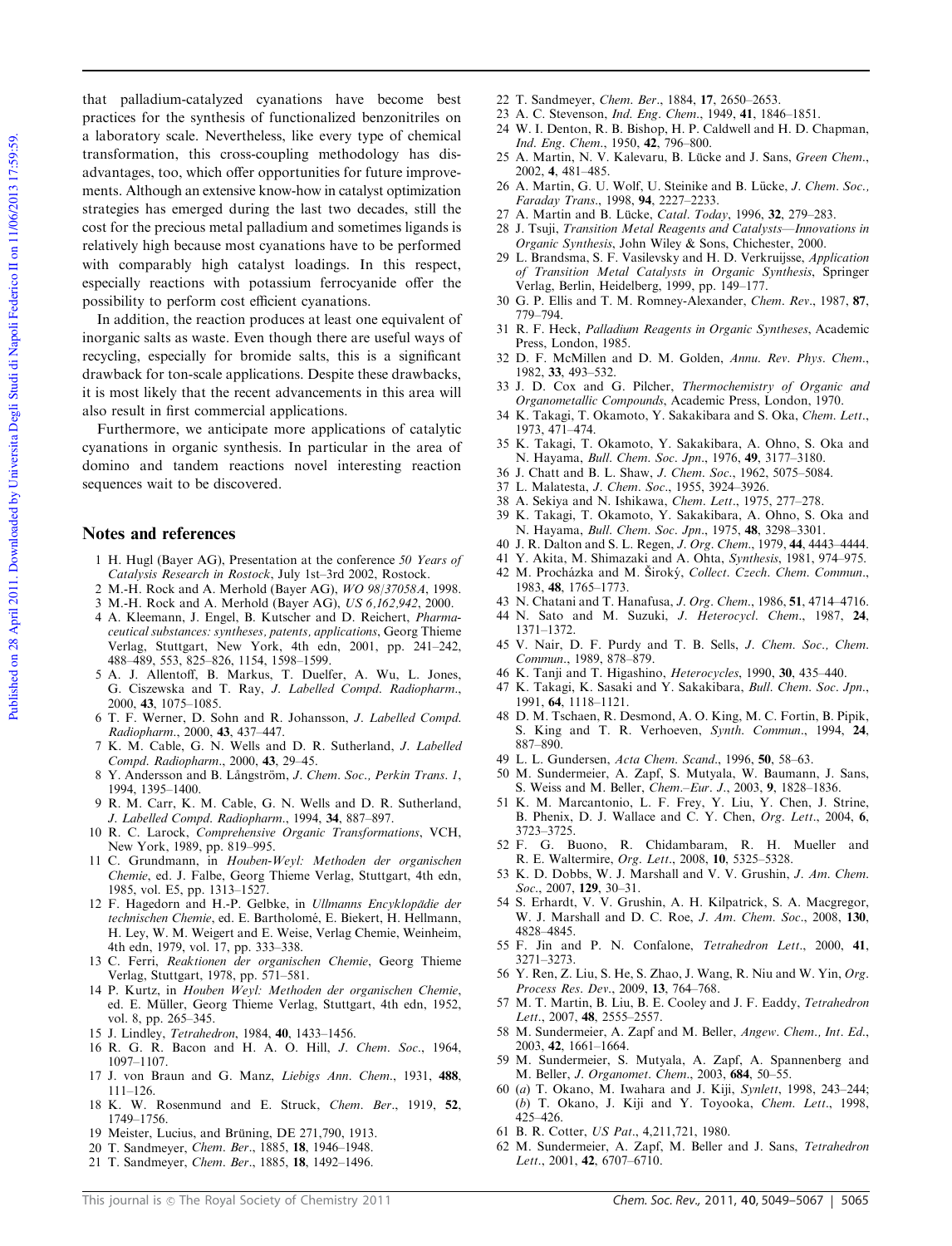- 63 M. Sundermeier, A. Zapf, S. Mutyala, W. Baumann, J. Sans, S. Weiss and M. Beller, Chem.–Eur. J., 2003, 9, 1828–1836.
- 64 C. Yang and J. M. Williams, Org. Lett., 2004, 6, 2837–2840.
- 65 (a) W. D. Kingsbury, J. C. Boehm, D. R. Jakas, K. G. Holden, S. M. Hecht, G. Gallagher, M. J. Caranfa, F. L. McCabe, L. F. Faucette, R. K. Johnson and R. P. Hertzberg, J. Med. Chem., 1991, 34, 98–107; (b) S. Nagamura, E. Kobayashi, K. Gomi and H. Saitoa, Bioorg. Med. Chem., 1996, 4, 1379–1391. 66 S. E. Johnson and C. B. Knobler, Organometallics, 1992, 11,
- 3684–3690.
- 67 J. M. Veauthier, C. N. Carlson, G. E. Collis, J. L. Kiplinger and K. D. John, Synthesis, 2005, 2683–2686.
- 68 Y. Ju, F. Liu and C. Z. Li, Org. Lett., 2009, 11, 3582–3585.
- 69 A. J. Allentoff, B. Markus, T. Duelfer, A. Wu, L. Jones, G. Ciszewska and T. Ray, J. Labelled Compd. Radiopharm., 2000, 43, 1075–1085.
- 70 (a) Solubility in DMF at 80 °C: zinc cyanide is  $1.8 \times 10^{-4}$  g mL<sup>-1</sup>, potassium cyanide is  $8.0 \times 10^{-4}$  g mL<sup>-1</sup>, sodium cyanide is  $5.0 \times 10^{-3}$  g mL<sup>-1</sup>; (b) solubility in water: zinc cyanide is  $5 \times 10^{-6}$  g mL<sup>-1</sup>, potassium cyanide is 0.50 g mL<sup>-1</sup>, sodium cyanide is  $0.48 \text{ g m}$ L<sup>-1</sup>.
- 71 (a) E. Negishi, A. O. King and N. Okukado, J. Org. Chem., 1977, 42, 1821–1823; (b) E. Negishi, Q. Hu, Z. Huang, M. Qian and G. Wang, Aldrichimica Acta, 2005, 38, 71–88.
- 72 H. G. Selnick, G. R. Smith and A. J. Tebben, Synth. Commun., 1995, 25, 3255–3261.
- 73 H. Kubota and K. C. Rice, Tetrahedron Lett., 1998, 39, 2907–2910.
- 74 P. E. Maligres, M. S. Waters, F. Fleitz and D. Askin, Tetrahedron Lett., 1999, 40, 8193-8195.
- 75 T. Erker and S. Nemec, Synthesis, 2004, 23–25.
- 76 J. Ramnauth, N. Bhardwaj, P. Renton, S. Rakhit and S. P. Maddaford, Synlett, 2003, 2237–2239.
- 77 R. Chidambaram, Tetrahedron Lett., 2004, 45, 1441–1444.
- 78 M. Shevlin, Tetrahedron Lett., 2010, 51, 4833–4836.
- 79 R. S. Jensen, A. S. Gajare, K. Toyota, M. Yoshifuji and F. Ozawa, Tetrahedron Lett., 2005, 46, 8645–8647.
- 80 A. Littke, M. Soumeillant, R. F. Kaltenbach III, R. J. Cherney, C. M. Tarby and S. Kiau, Org. Lett., 2007, 9, 1711–1714.
- 81 B. Wang, R. Zhao, B. C. Chen and B. Balasubramanian, ARKIVOC, 2000, 47–52.
- 82 (a) Microwave Assisted Organic Synthesis, ed. P. Lidstrom and J. P. Tierney, Blackwell, Oxford, 2004; (b) Microwaves in Organic Synthesis, ed. A. Loupy, Wiley-VCH, Weinheim, 2002; (c) Microwave Synthesis: Chemistry at the Speed of Light, ed. B. L. Hayes, CEM, Matthews, NC, 2002;  $(d)$  C. O. Kappe, Angew. Chem., Int. Ed., 2004, 43, 6250–6284; (e) P. Lidstrom, J. P. Tierney, B. Wathey and J. Westman, Tetrahedron, 2001, 57, 9225-9283; (f) S. Caddick, Tetrahedron, 1995, 51, 10403-10432.
- 83 M. Alterman and A. Hallberg, J. Org. Chem., 2000, 65, 7984–7989.
- 84 M. Alterman, H. O. Andersson, N. Garg, G. Ahlsen, S. Lovgren, B. Classon, U. H. Danielson, I. Kvarnstrom, L. Vrang, T. Unge, B. Samuelsson and A. Hallberg, J. Med. Chem., 1999, 42, 3835–3844.
- 85 A. Zhang and J. L. Neumeyer, Org. Lett., 2003, 5, 201–203.
- 86 M. R. Pitts, P. McCormack and J. Whittall, Tetrahedron, 2006,
- 62, 4705–4708. 87 H. R. Chobanian, B. P. Fors and L. S. Lin, Tetrahedron Lett.,
- 2006, 47, 3303–3305. 88 R. R. Srivastava and S. E. Collibee, Tetrahedron Lett., 2004, 45, 8895–8897.
- 89 R. R. Srivastava, A. J. Zych, D. M. Jenkins, H. J. Wang, Z. J. Chen and D. J. Fairfax, Synth. Commun., 2007, 37, 431–438.
- 90 M. Hatsuda and M. Seki, Tetrahedron Lett., 2005, 46, 1849-1853.
- 91 M. Hatsuda and M. Seki, Tetrahedron, 2005, 61, 9908–9917.
- 92 M. Kimura and M. Seki, Tetrahedron Lett., 2004, 45, 1635–1637. 93 (a) M. Anderson and P. J. Whitcomb, DOE Simplified: Practical
- Tools for Effective Experimentation, Productivity Inc., Portland, OR, 2000; (b) D. C. Montgomery, Design and Analysis of Experiments, Wiley, New York, 2001; (c) R. Carlson, Design and Optimization in Organic Synthesis, Elsevier, New York, 2000.
- 94 F. Stazi, G. Palmisano, M. Turconi and M. Santagostino, Tetrahedron Lett., 2005, 46, 1815–1818.
- 95 P. Ryberg, Org. Process Res. Dev., 2008, 12, 540–543.
- 96 H. Hioki, R. Nakaoka, A. Maruyama and M. Kodama, J. Chem. Soc., Perkin Trans. 1, 2001, 3265–3268.
- J. X. Qiao, X. Cheng, D. P. Modi, K. A. Rossi, J. M. Luettgen, R. M. Knabb, P. K. Jadhav and R. R. Wexler, Bioorg. Med. Chem. Lett., 2005, 15, 29–35.
- 98 X. Wang, B. Zhi, J. Baum, Y. Chen, R. Crockett, L. Huang, S. Eisenberg, J. Ng, R. Larsen, M. Martinelli and P. Reider, J. Org. Chem., 2006, 71, 4021–4023.
- 99 B. Tylleman, R. G. Aspe, G. Gbabode, Y. H. Geerts and S. Sergeyev, Tetrahedron, 2008, 64, 4155–4161.
- 100 P. Gregory, J. Porphyrins Phthalocyanines, 2000, 4, 432–437.
- 101 U. Drechsler and M. Hanack, Synlett, 1998, 1207–1208.
- 102 Z. Iqbal, A. Lyubimtsev and M. Hanack, Synlett, 2008, 2287–2290. 103 B. Mariampillai, D. Alberico, V. Bidau and M. Lautens, J. Am.
- Chem. Soc., 2006, 128, 14436–14437. 104 S. C. Schou, J. Labelled Compd. Radiopharm., 2009, 52, 173–176.
- 105 J. Z. Ho, C. S. Elmore and M. P. Braun, J. Labelled Compd. Radiopharm., 2008, 51, 399–403.
- 106 T. Schareina, A. Zapf and M. Beller, Chem. Commun., 2004, 1388–1389.
- 107 The first use of potassium ferrocyanide as cyanating reagent in a non-catalytic reaction: V. Merz and W. Weith, Chem. Ber., 1877, 10, 746–765.
- 108 The risk and safety statements and the MSDS of fine chemicals providers differ considerably on the topic of the toxicity of potassium ferrocyanide and other ferrocyanides. In any case, contact with acids should be avoided due to the potential danger of HCN evolution, for the same reasons ingestion of substantial amounts should be definitely avoided. The use in food industry is limited to low concentrations.
- 109 H. D. Belitz, W. Grosch and P. Schieberle, Lehrbuch der Lebensmittelchemie, Springer, Berlin, 5th edn, 2001.
- 110 H. Otteneder, ''Wine treatment and fining'' in Roemp Online, Georg Thieme Verlag, 2005.
- 111 T. Schareina, A. Zapf and M. Beller, J. Organomet. Chem., 2004, 689, 4576–4583.
- 112 S. A. Weissman, D. Zewge and C. Chen, J. Org. Chem., 2005, 70, 1508–1510.
- 113 Y. Ren, Z. Liu, S. He, S. Zhao, J. Wang, R. Niu and W. Yin, Org. Process Res. Dev., 2009, 13, 764–768.
- 114 O. Grossman and D. Gelman, Org. Lett., 2006, 8, 1189–1191.
- 115 Y. N. Cheng, Z. Duan, T. Li and Y. J. Wu, Synlett, 2007,
- 543–546. 116 T. Schareina, A. Zapf, W. Mägerlein, N. Müller and M. Beller, Tetrahedron Lett., 2007, 48, 1087–1090.
- 117 T. Schareina, R. Jackstell, T. Schulz, A. Zapf, A. Cotté, M. Gotta and M. Beller, Adv. Synth. Catal., 2009, 351, 643–648.
- 118 Y. Z. Zhu and C. Cai, Synth. Commun., 2008, 38, 2753–2760.
- 119 Y. Z. Zhu and C. Cai, Aust. J. Chem., 2008, 61, 581–584.
- 120 P. Y. Yeung, C. M. So, C. P. Lau and F. Y. Kwong, Angew. Chem., Int. Ed., 2010, 49, 8918–8922.
- 121 P. Y. Yeung, C. M. So, C. P. Lau and F. Y. Kwong, Org. Lett., 2011, 13, 648–651.
- 122 G. B. Yan, C. X. Kuang, Y. Zhang and J. B. Wang, Org. Lett., 2010, 12, 1052–1055.
- 123 X. F. Jia, D. P. Yang, W. H. Wang, F. Luo and J. Cheng, J. Org. Chem., 2009, 74, 9470–9474.
- 124 X. F. Jia, D. P. Yang, S. H. Zhang and J. Cheng, Org. Lett., 2009, 11, 4716–4719.
- 125 A. R. Hajipour, K. Karami and A. Pirisedigh, Appl. Organomet. Chem., 2010, 24, 454–457.
- 126 A. R. Hajipour, K. Karami, G. Tavakoli and A. Pirisedigh, J. Organomet. Chem., 2011, 696, 819–824.
- 127 J. L. Zhang, X. R. Chen, T. J. Hu, Y. A. Zhang, K. L. Xu, Y. P. Yu and J. Huang, Catal. Lett., 2010, 139, 56-60.
- 128 L.-H. Li, Z.-L. Pan, X.-H. Duan and Y.-M. Liang, Synlett, 2006, 2094–2098.
- 129 S. Velmathi and N. E. Leadbeater, Tetrahedron Lett., 2008, 49, 4693–4694.
- 130 B. Mariampillai, J. Alliot, M. Li and M. Lautens, J. Am. Chem. Soc., 2007, 129, 15372-15379.
- 131 Y. Z. Zhu and C. Cai, Eur. J. Org. Chem., 2007, 2401–2404; Y. Z. Zhu and C. Cai, Synth. Commun., 2007, 37, 3359-3366.
- 132 G. Chen, J. Weng, Z. C. Zheng, X. H. Zhu, Y. Y. Cai, J. W. Cai and Y. Q. Wan, Eur. J. Org. Chem., 2008, 3524–3528.